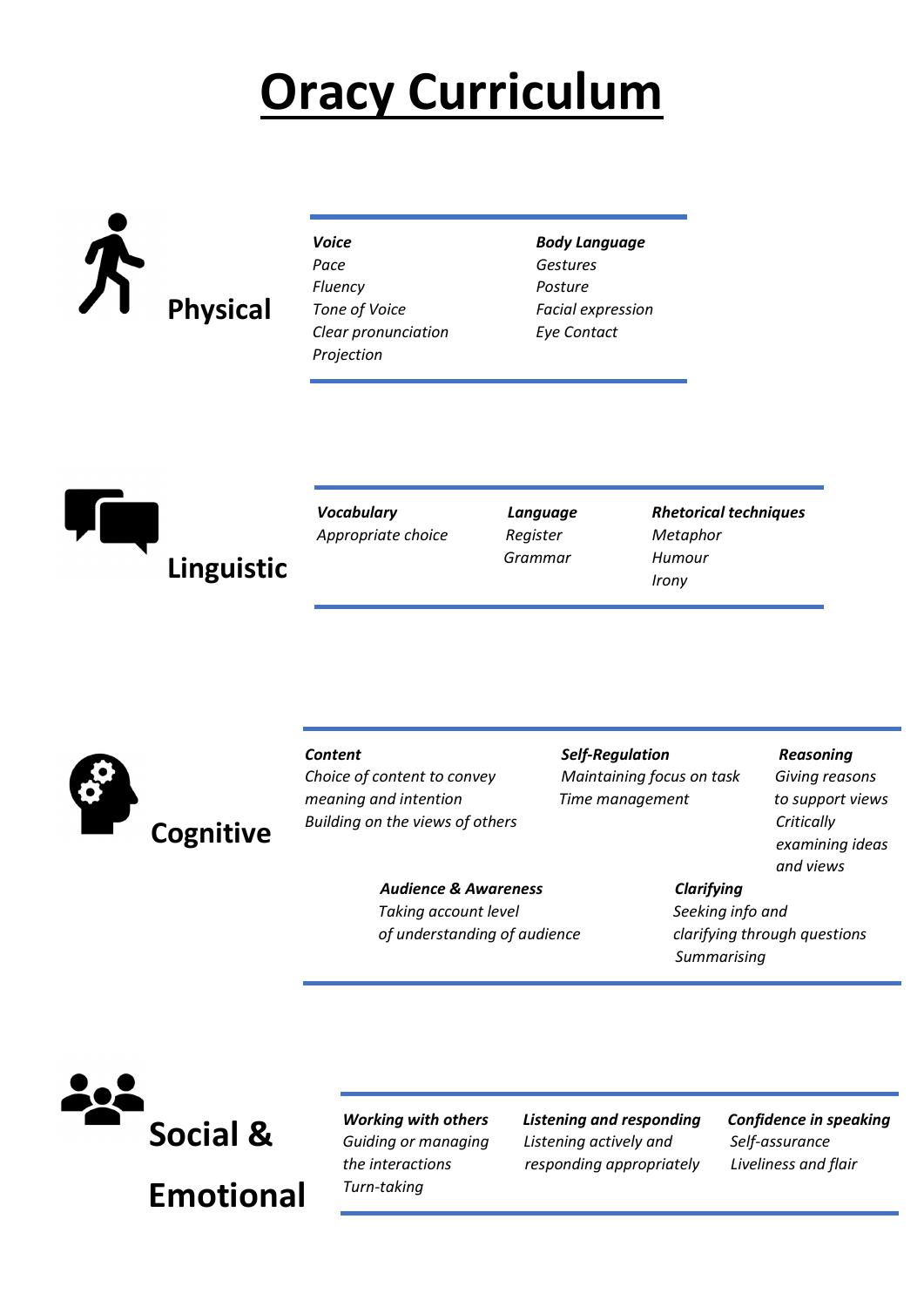## **Rationale**



With improved Oracy comes improved academic outcomes.



Oracy underpins literacy development.



Improves employability



Supports citizenship



Promotes equity for the most vulnerable pupils



Supports inclusion of all learners



Oracy at Edale will run as a golden thread throughout the curriculum. Children are explicitly taught the skills to talk using the 4 strands of the oracy framework (Voice 21). They will also learn through talk with the use of dialogic teaching strategies.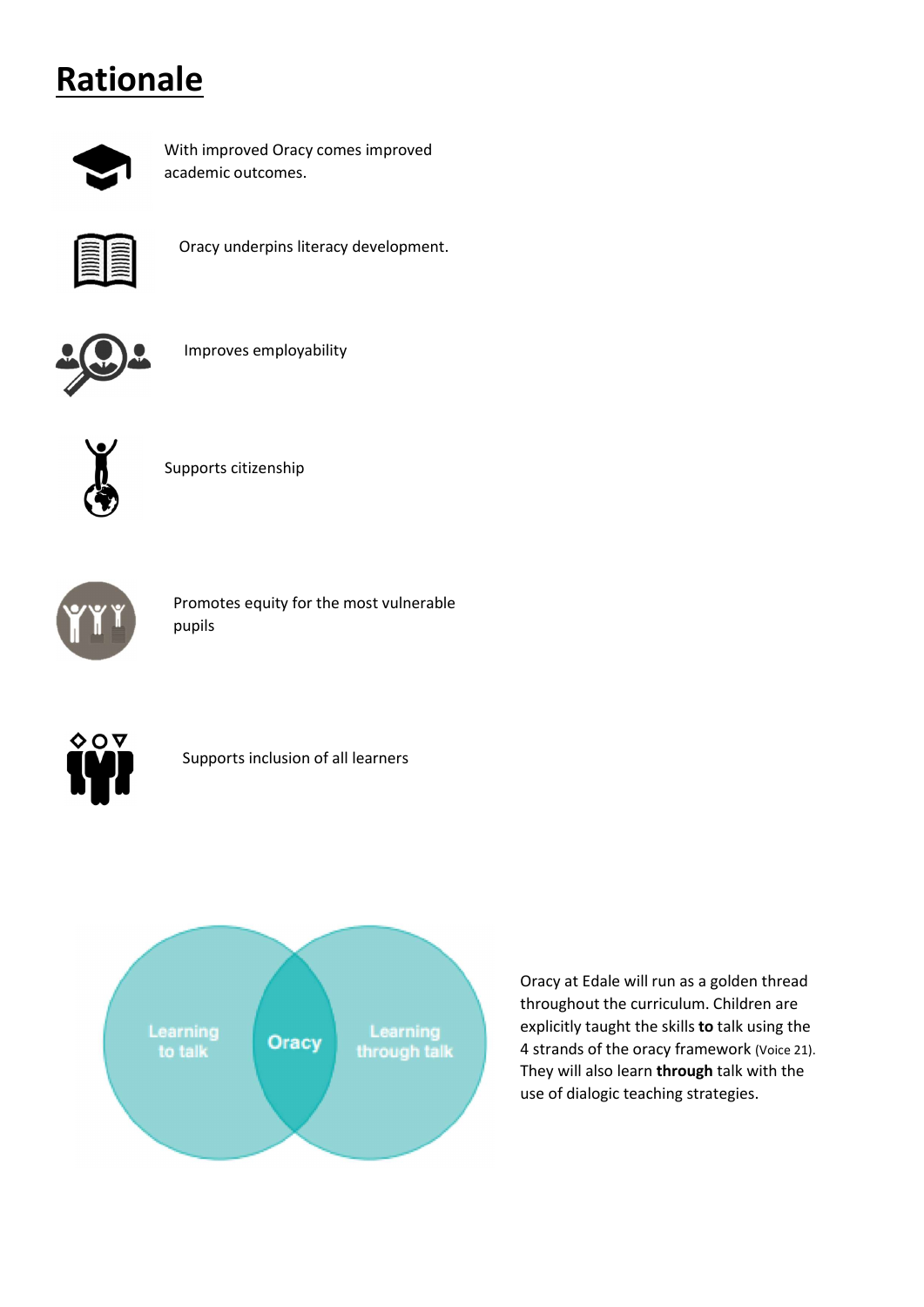## The four strands of oracy

## $*$  Physical

The physical aspects of oracy relate to how we use our voice and body to communicate. For example, the speaker's projection of voice needs to be appropriate for any given situation. Being able to speak fluently and modulate the tone of voice appropriately is key in presentational talk. In face-to-face encounters and public presentation, the use of appropriate gestures to enhance meaning is a key area that needs explicit teaching and modelling.

- Fluency and pace
- Expression and tone
- Projection
- Body language
- Eye contact
- Posture
- Gesture
- Facial expression

Source: Voice21, 2019

## Linguistic

The linguistic strand of oracy relates to how we structure what we say and how we choose appropriate vocabulary when speaking. We understand that talk is a well-established method for developing children's vocabulary. Research suggests that words and vocabulary should be introduced to children through explanations in everyday connected language, rather than dictionary definitions. Explaining the meaning of vocabulary in multiple contexts is also important.

At Edale, we use vocabulary rich classroom environments. Tiered vocabulary is chosen carefully when supporting learners, for example, tier 1 vocabulary is used to support our EAL or new to English learners, where as tier 3 lowfrequency words are used in subject specific teaching. Tier 2 vocabulary are common words that occur in multiple contexts. These words are used by mature language users and are more common in writing than everyday speech. It is important that texts are rich in this vocabulary and that within these texts, tier 2 words are carefully selected for explicit instruction. These are the words which make the most difference to children's understanding of texts and the quality of their writing.

Children are to think about words and their meanings, identify and explain appropriate uses, create appropriate contexts and engage in a variety of reflective and analytical learning activities.

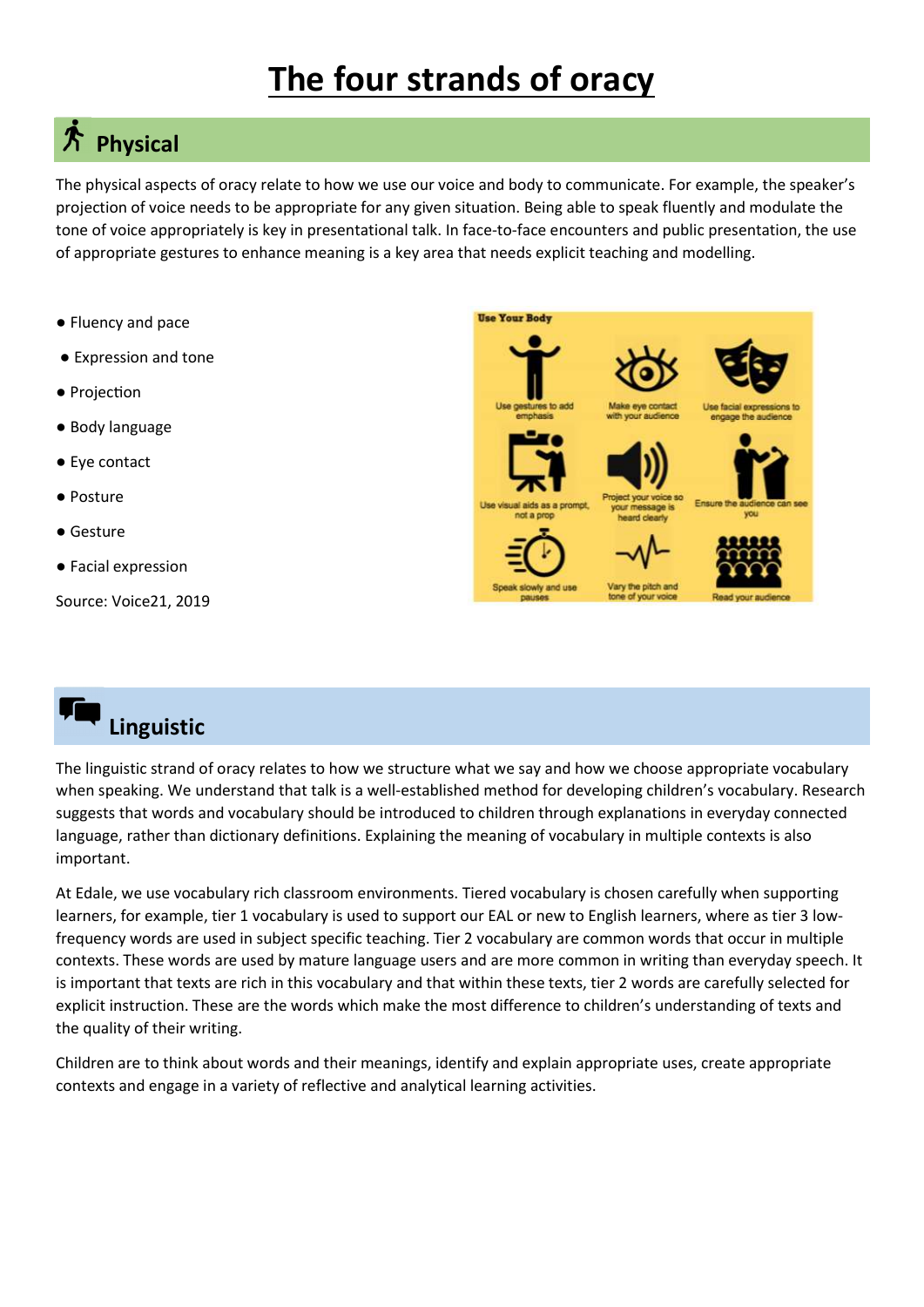

Cognitive skills include concentration, memory, goal-setting and self-talk. These skills underpin students' learning in all aspects of their school life and outside school. Listening and responding activities also promote cognitive skills. Being able to listen to what someone has said, find and remember the key points, think of a response, think of how to present the response and then present the response back requires children to manage a significant cognitive load. It therefore requires explicit teaching, modelling and appropriate scaffolds to support children in managing this.



The social and emotional strand of oracy takes into account the speaker's awareness of the audience and their confidence and self-assurance when speaking. Children are able to work on their listening skills and ability to respond appropriately in any given context. Social development and peer interactions are enhanced through the explicit teaching of this strand, which leads to children building greater empathy and the skills to manage complex social situations.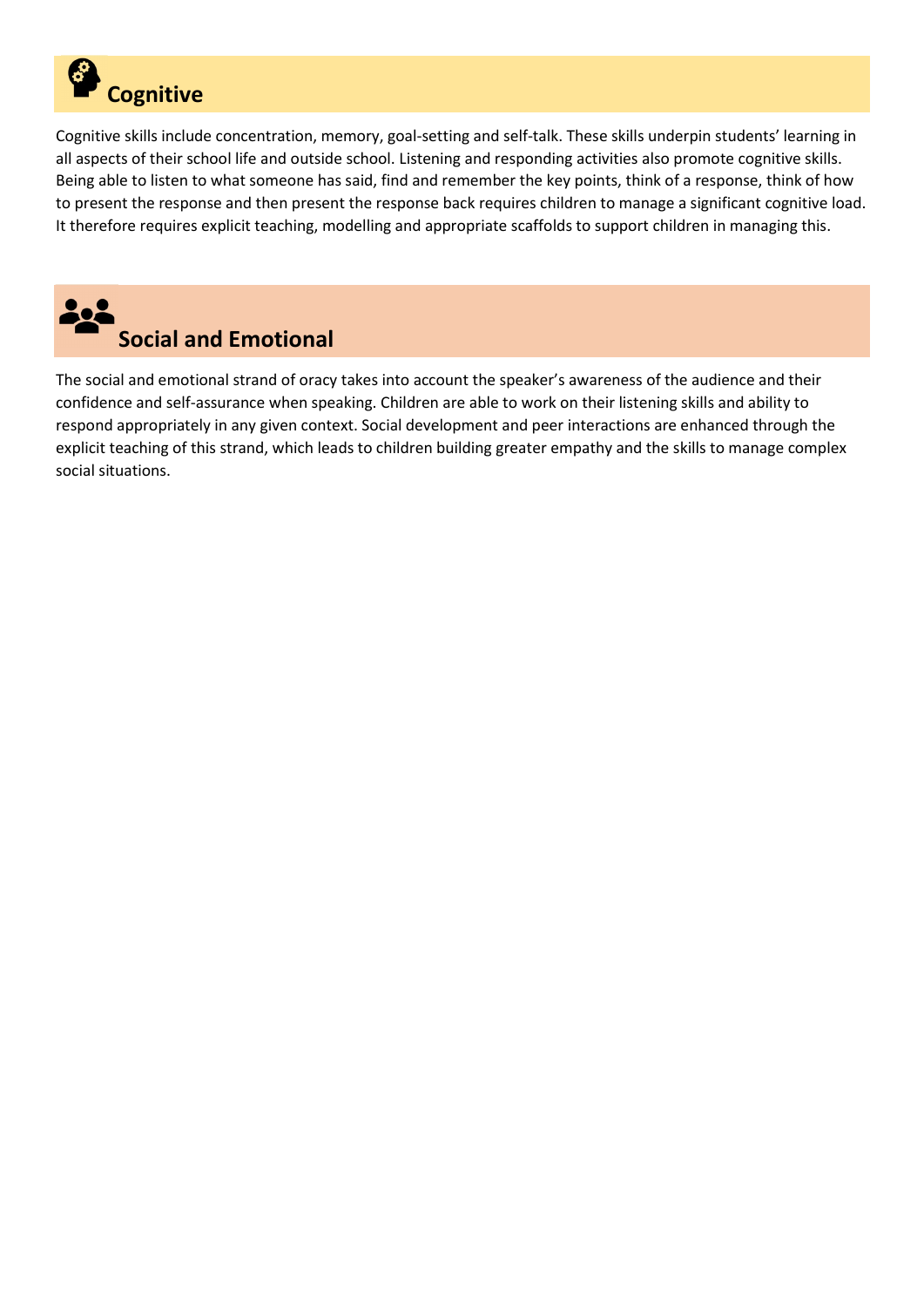|           | Progression in oracy across the curriculum                                                                                                                                                           |                                                                                                                                                                                                                                                                                                                                                |                                                                                                                                                       |                                                                                                                                                                                                                                           |  |  |
|-----------|------------------------------------------------------------------------------------------------------------------------------------------------------------------------------------------------------|------------------------------------------------------------------------------------------------------------------------------------------------------------------------------------------------------------------------------------------------------------------------------------------------------------------------------------------------|-------------------------------------------------------------------------------------------------------------------------------------------------------|-------------------------------------------------------------------------------------------------------------------------------------------------------------------------------------------------------------------------------------------|--|--|
|           | <b>Physical</b>                                                                                                                                                                                      | Linguistic                                                                                                                                                                                                                                                                                                                                     | <b>Cognitive</b>                                                                                                                                      | <b>Social &amp; emotional</b>                                                                                                                                                                                                             |  |  |
| Nursery   | -Speak so that others can hear.<br>-Look at who they are talking to.<br>-Show others what they are talking<br>about.                                                                                 | Link thoughts together using and or<br>because<br>Use vocabulary based on things that<br>are important to them<br>Show an understanding of who, what,<br>where, when and why questions<br>Use a range of tenses                                                                                                                                | Retell a simple event in the correct<br>order<br>Use talk to pretend, predict and recall                                                              | Take turns talking with one other<br>person<br>Listen to what is being said<br>Use talk to share ideas with friends                                                                                                                       |  |  |
| Reception | Speak clearly at an appropriate volume<br>Look at who is talking and who is being<br>spoken to whilst sitting or standing still<br>Begin to use gesture to support<br>delivery of talk               | Express themselves in fully formed<br>sentences<br>Use specific vocabulary such as<br>comparatives when describing objects<br>and experiences<br>Respond to what they hear with<br>relevant comments, questions or<br>actions<br>Begin to use past, present and future<br>forms accurately<br>Use joining conjunctions for longer<br>sentences | Give answers that match what has<br>been asked<br><b>Retell stories and experiences</b><br>Ask simple questions of peers                              | Understand the concept of turn taking<br>when talking<br>Listen and respond appropriately to<br>simple questions<br>Begin to build friendships through talk<br>Use language to express needs and<br>feelings (e.g. rather than snatching) |  |  |
| Year 1    | Project voice to suit a larger audience<br>Use some gestures to support delivery<br>of talk<br>Use body language to show active<br>listening and show meaning when<br>speaking such as nodding along | Use specific vocabulary such as<br>comparatives and superlatives when<br>describing objects and experiences<br>Respond to 'what, where, when, how<br>and why' questions about their<br>experiences and in response to stories<br>or events                                                                                                     | Give answers that match what has<br>been asked and are relevant and<br>appropriate<br>Retell stories and experiences by<br>connecting ideas or events | Wait for a turn to talk in a small group<br>Listen and respond appropriately to<br>questions from peers and adults<br>Form wider friendships and<br>relationships both within and beyond<br>the classroom through talk                    |  |  |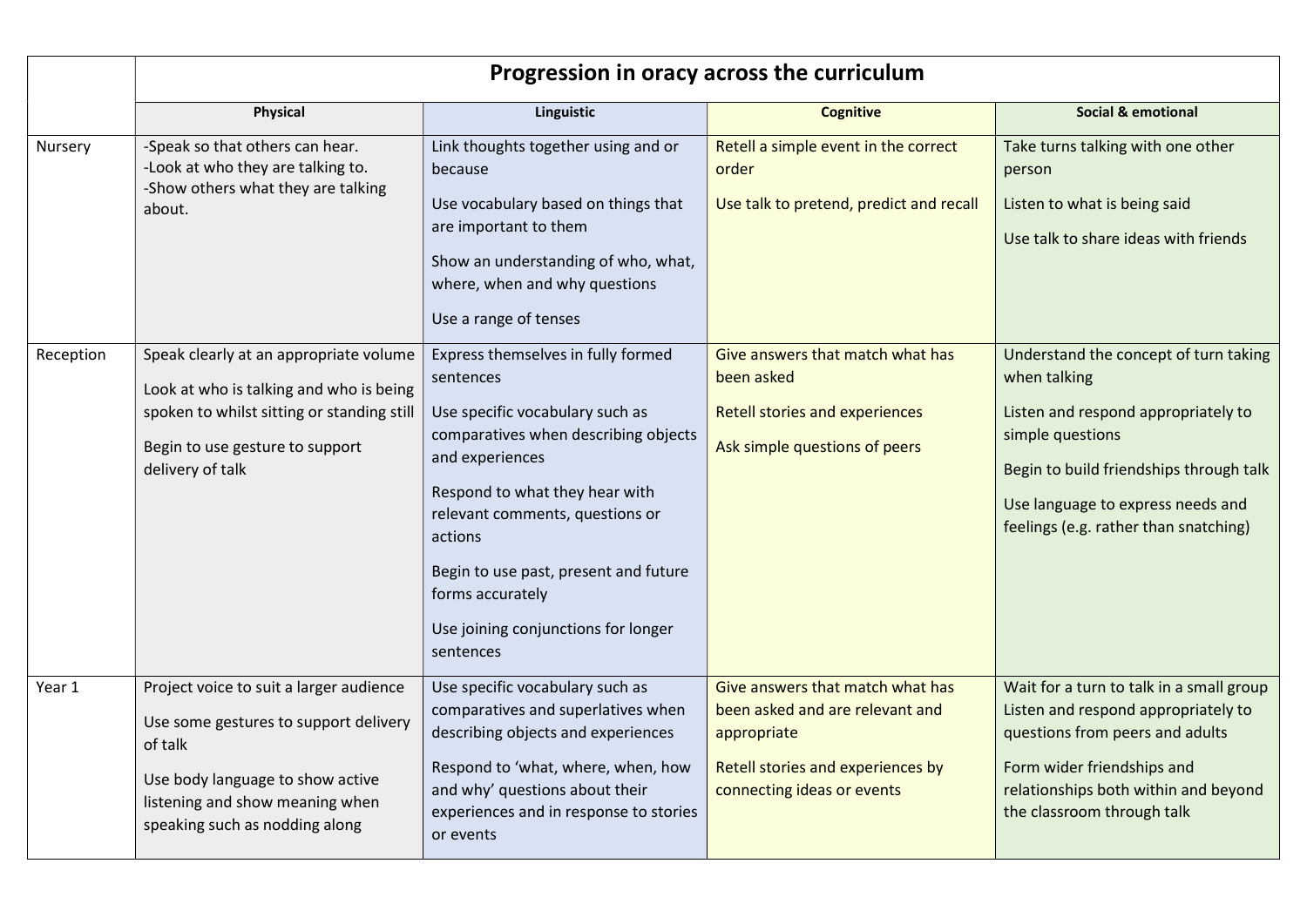|        |                                                                                                                                                                                                                                                                                                                                                                                                     | Use appropriate conjunctions to form<br>longer sentences<br>Use the past, present and future<br>forms accurately<br>Use sentence stems to link own ideas<br>in group discussion e.g. 'I think that<br>because' 'linking to'                                                                                                                                                                                                | Ask simple questions to peers and<br>adults                                                                                                                                                                                                                                   | Use developed language to express<br>needs and feelings                                                                                                                                                                                                                                                                                                                         |
|--------|-----------------------------------------------------------------------------------------------------------------------------------------------------------------------------------------------------------------------------------------------------------------------------------------------------------------------------------------------------------------------------------------------------|----------------------------------------------------------------------------------------------------------------------------------------------------------------------------------------------------------------------------------------------------------------------------------------------------------------------------------------------------------------------------------------------------------------------------|-------------------------------------------------------------------------------------------------------------------------------------------------------------------------------------------------------------------------------------------------------------------------------|---------------------------------------------------------------------------------------------------------------------------------------------------------------------------------------------------------------------------------------------------------------------------------------------------------------------------------------------------------------------------------|
| Year 2 | Speak clearly at an appropriate volume<br>and pace in a range of contexts<br>Natural use of body language and<br>facial expressions to convey meaning<br>Deliberately select gestures that<br>support the delivery of ideas such as<br>gesturing towards someone if<br>referencing<br>Consider position and posture when<br>addressing an audience<br>Speak clearly in front of a small<br>audience | Develop ideas through sustained<br>discussion with peers<br>Respond to open-ended questions<br>with using a range of sentence stems<br>Use joining conjunctions to form<br>longer sentences when speaking to<br>peers<br>Listen and respond to the speaker,<br>making simple comments and<br>suggestions<br>Use sentence stems to link to other's<br>ideas in group discussion e.g. 'I agree<br>with because' 'linking to' | Build on others ideas during<br>discussions<br>Make connections between what has<br>been said and their own and others'<br>experiences<br>Ask open ended questions to support<br>their understanding of a topic<br>Disagree with someone's opinion<br>politely                | Take turns when talking to a small<br>group showing patience<br>Listen for extended periods of time<br>and respond appropriately to<br>questions from peers and adults<br>Speak with increased confidence in<br>front of a small audience<br>Recite pre-prepared material in front<br>of an audience<br>Begin to consider the impact of words<br>on others when giving feedback |
| Year 3 | Deliberately select gestures that<br>support the delivery of ideas e.g.<br>gesturing towards someone if<br>referencing their ideas<br>Consider movement when addressing<br>an audience<br>Use pauses for effect in presentational<br>talk                                                                                                                                                           | Vary sentence structures for effect<br>when speaking<br>Use conjunctions to organize and<br>sequence ideas such as. firstly,<br>secondly, finally<br>Use sentence stems to signal when<br>they are building on or challenging<br>other's ideas                                                                                                                                                                             | Build on, challenge and summarise<br>others' ideas in structured discussions<br>Offer reasons for their own opinions<br>Begin to reflect on their oracy skills<br>and identify areas of strength and<br>areas to improve<br>Ask questions to find out more about a<br>subject | Listen to others and be willing to<br>change opinion based on what they<br>have heard<br>Speak with confidence in front of a<br>larger audience<br>Be aware of others who have not<br>spoken and invite them into the<br>discussion                                                                                                                                             |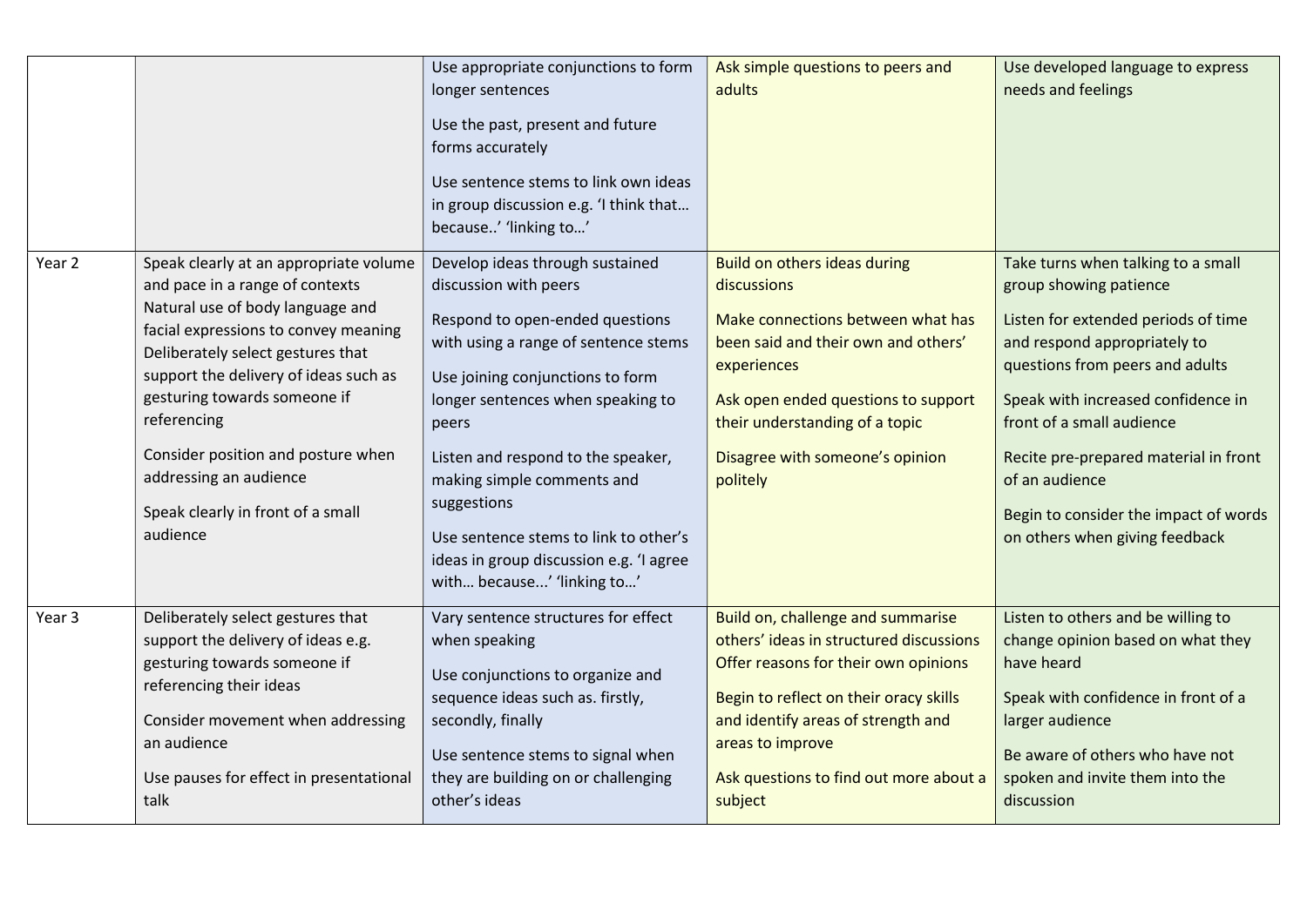| Year 4 | Speak fluently and clearly in front of a<br>small audience<br>Deliberately select movement and<br>gesture appropriately when<br>addressing a range<br>Use gestures and movement naturally                                                                                                                                                                      | Take opportunities to try out new<br>language, even if not always used<br>correctly.<br>Adapt how they speak in different<br>situations according to audience<br>Vary sentence structures and length                                                                                       | Offer simple counterarguments for<br>opinions of others'<br>Build on, challenge and summarise                                                                                                                                                                                                                                                                                                                                                                  | Be comfortable organising group talk<br>e.g. as a chairperson<br>Carefully consider the impact of their<br>words on others when giving<br>feedback<br>Use more natural and subtle prompts                                                                                                                                                                            |
|--------|----------------------------------------------------------------------------------------------------------------------------------------------------------------------------------------------------------------------------------------------------------------------------------------------------------------------------------------------------------------|--------------------------------------------------------------------------------------------------------------------------------------------------------------------------------------------------------------------------------------------------------------------------------------------|----------------------------------------------------------------------------------------------------------------------------------------------------------------------------------------------------------------------------------------------------------------------------------------------------------------------------------------------------------------------------------------------------------------------------------------------------------------|----------------------------------------------------------------------------------------------------------------------------------------------------------------------------------------------------------------------------------------------------------------------------------------------------------------------------------------------------------------------|
|        | to support speech when addressing a<br>range of audience types<br>Use anecdotes and jokes for effect in<br>presentational talk<br>Use the appropriate tone of voice in<br>the right context such as speaking<br>calmly when resolving an issue in the<br>playground<br>Speak fluently and clearly in front of a<br>larger audience<br>Develop a stage presence | for effect when speaking<br>Begin to vary vocabulary and<br>grammar to suit audience<br>Use an increasingly sophisticated<br>range of sentence stems<br>Use vocabulary appropriate specific to<br>the topic with relevant detail<br>Understand common idioms and<br>expressions often used | others' ideas during unstructured<br>discussions<br>Structure extended presentational talk<br>with a beginning, middle and end<br>Offer reasons for their opinions and<br>the opposing opinions of others<br>Identify when a discussion is going off<br>topic, and be able to bring it back on<br>track<br>Reflect on their oracy skills and<br>identify areas of strength and areas to<br>improve<br>Disprove opposing arguments with<br>appropriate evidence | for turn taking<br>Listen for extended periods of time,<br>being prepare to change your mind<br>Deliver confidently a short pre<br>prepared presentation task<br>Start to develop an awareness of<br>audience e.g. what might interest a<br>certain group<br>Consider the impact of their words on<br>others when giving feedback and be<br>sensitive to their needs |
| Year 5 | Deliberately vary movement and<br>gesture to convey meaning such as<br>speaking authoritatively as an 'expert'<br>Consciously adapt tone, pace and<br>volume of voice within a single<br>situation<br>Speak fluently and clearly in front of<br>any audience with an awareness of<br>ethos, pathos and logos                                                   | Create and sustain roles and<br>responsibilities with independence in<br>groups<br>Confidently vary vocabulary and<br>grammar to suit audience<br>Use an increasingly sophisticated<br>range of sentence stems with fluency<br>and accuracy                                                | Structure a detailed argument or<br>complex narrative based on a topic<br>Reach a shared agreement in<br>discussions and reflect on discussions<br>and identify how to improve<br>Give supporting evidence e.g. citing a<br>text, a previous example or a historical<br>event                                                                                                                                                                                  | Reflect careful listening skills when<br>talking in a group setting<br>Adapt the content of their speech for<br>a specific audience<br>Use humour effectively<br>Speak with flair and passion<br>Give feedback in a sensitive and<br>appropriate manner and adapt<br>appropriately according to recipient                                                            |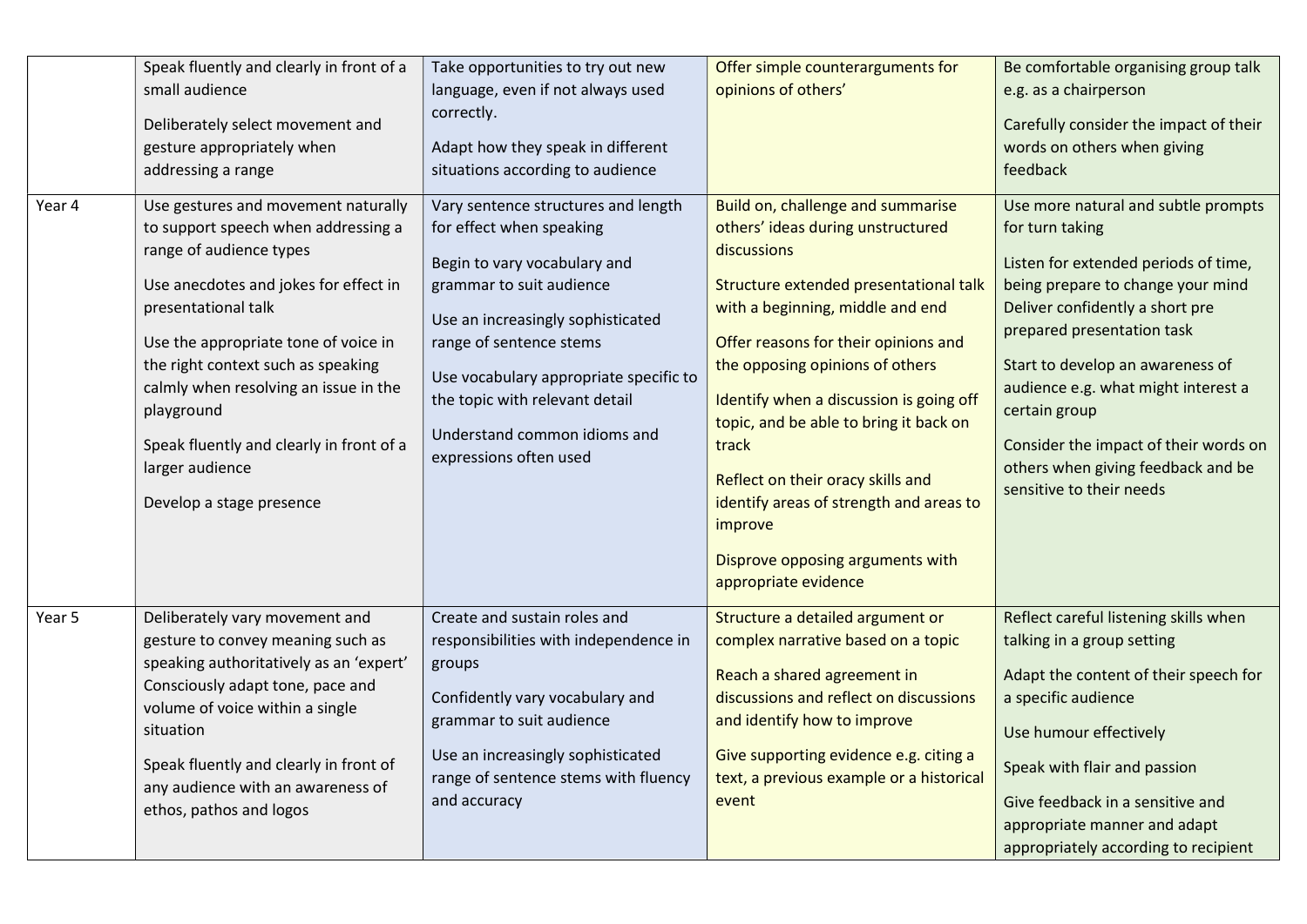|        | Adapt tone of voice in the right<br>context such as reading<br>Command the attention of an<br>audience through speech and<br>movement                                                                                                                                                                                                                                                                                                                             | Begin to use idioms and expressions<br>naturally within appropriate contexts<br>Carefully consider language used to<br>express ideas and understand how<br>this supports the purpose of the talk                                                                                                                                                                                                      | Ask probing questions to gain a deep<br>understanding of a subject or matter<br>Be able to foresee counterarguments<br>to their own points in a debate using<br>research and evidence                                                                                                                                                                                                                                                   | Organise and lead group discussions<br>independent of an adult                                                                                                                                                                                                                                                                                                                                                                                                                                                  |
|--------|-------------------------------------------------------------------------------------------------------------------------------------------------------------------------------------------------------------------------------------------------------------------------------------------------------------------------------------------------------------------------------------------------------------------------------------------------------------------|-------------------------------------------------------------------------------------------------------------------------------------------------------------------------------------------------------------------------------------------------------------------------------------------------------------------------------------------------------------------------------------------------------|-----------------------------------------------------------------------------------------------------------------------------------------------------------------------------------------------------------------------------------------------------------------------------------------------------------------------------------------------------------------------------------------------------------------------------------------|-----------------------------------------------------------------------------------------------------------------------------------------------------------------------------------------------------------------------------------------------------------------------------------------------------------------------------------------------------------------------------------------------------------------------------------------------------------------------------------------------------------------|
| Year 6 | Naturally vary movement and gesture<br>to convey meaning<br>Consciously adapt tone, pace and<br>volume of voice within a range of<br>situations<br>Speak fluently and clearly, conveying<br>passion and fervor in front of any<br>audience identifying ethos, pathos and<br>logos<br>Adapt and coach others to use the<br>appropriate tone of voice in the right<br>context<br>Command and sustain the attention<br>of an audience through speech and<br>movement | Judge when appropriate to use<br>subject specific language<br>Use specialist language to describe<br>their own and others' talk<br>Use and innovate an increasingly<br>sophisticated range of sentence stems<br>with fluency and accuracy<br>Use humour, irony, sarcasm and<br>mimicry for effect<br>Carefully consider language used to<br>express ideas and adapt language<br>according to audience | Structure talk in abstract and<br>sophisticated ways e.g. mind maps,<br>summary notes, cue cards<br>Recognise the importance of giving<br>ground and be able to negotiate<br>Cite evidence, with mature and<br>appropriate reference points<br>Reflect on their own and others oracy<br>skills and identify how to improve<br>Spontaneously respond to and offer<br>increasingly complex rebuttal, citing<br>evidence where appropriate | Reflect careful listening skills in<br>subsequent talk and empathizing with<br>the audience<br>Read a room or a group and take<br>action accordingly (such as if everyone<br>looks disengaged, moving on or<br>changing topic, or if people look<br>confused stopping to take questions)<br>Draw out subtext when listening to a<br>conversation or speech<br>Naturally adapt when engaged in<br>conversations in a range of contexts<br>Give constructive feedback to peers<br>and be sensitive to their needs |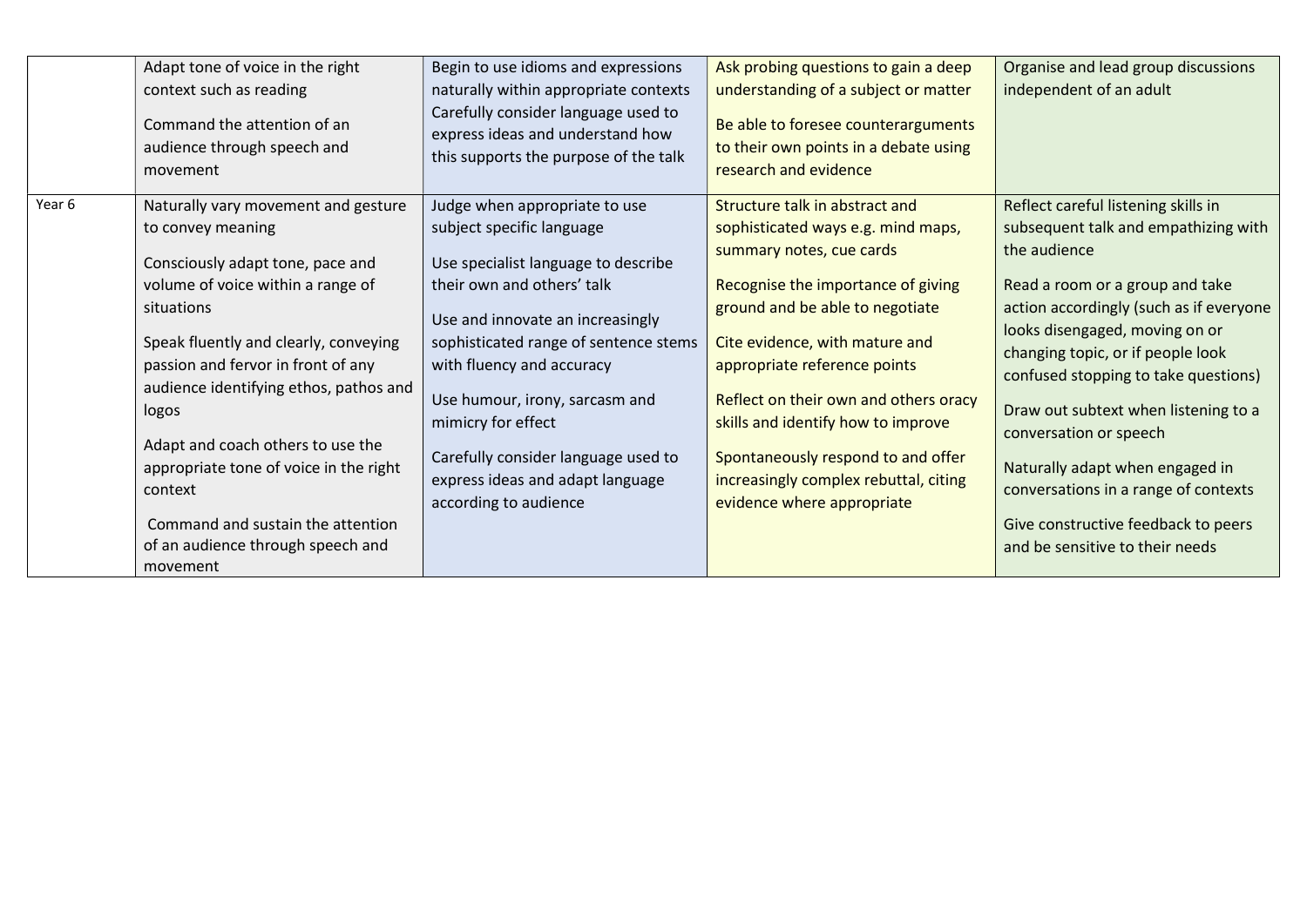EYFS Speaking, Listening & Oracy Curriculum Map

By the end of Nursery pupils will be able to:

Talking to and with others

Speak so that others can hear them

Hold a conversation by listening to a partner, taking turns to talk and sharing ideas

Use talk to pretend, predict, recall and retell a simple event

Use a variety of tenses, use language that is relevant to them and link thoughts together using 'and' or 'because'

Demonstrate an understanding of who, what, where, when and why questions

| Example tier 2 vocabulary |                           |        |         | Speaking and Listening Vocabulary |  |
|---------------------------|---------------------------|--------|---------|-----------------------------------|--|
| any                       | place                     | set    | also    | Listen                            |  |
| after                     | year                      | home   | spell   |                                   |  |
| good                      | very                      | must   | act     | Look                              |  |
| much                      | line                      | went   | house   | say                               |  |
| same                      | old                       | animal | build   |                                   |  |
| new                       | made                      | three  | play    | speak                             |  |
| back                      | came                      | read   | add     |                                   |  |
| me                        | through                   | big    | why     | think                             |  |
| great                     | before                    | light  | picture |                                   |  |
| mean                      | too                       | point  | self    |                                   |  |
| work                      | live                      | want   | small   |                                   |  |
| little                    | show                      | hand   | even    |                                   |  |
| give                      | just                      | high   | ask     |                                   |  |
| think                     | turn                      | kind   | try     |                                   |  |
| differ                    | does                      | mother | earth   |                                   |  |
| part                      | where                     | air    | end     |                                   |  |
| only                      | every                     | date   | land    |                                   |  |
| our                       | form                      | such   | men     |                                   |  |
| say                       | cause                     | off    | us      |                                   |  |
| move                      | tell                      | world  | father  |                                   |  |
| take                      | sentence                  | well   | again   |                                   |  |
| round                     | put                       | large  | boy     |                                   |  |
| under                     | here                      | follow | name    |                                   |  |
| help                      | change                    | need   | low     |                                   |  |
| right                     | man                       | near   | get     |                                   |  |
|                           | Sentence stems to support |        |         |                                   |  |
| I think                   |                           |        |         |                                   |  |
| I know                    |                           |        |         |                                   |  |
| I wonder                  |                           |        |         |                                   |  |
| I like                    |                           |        |         |                                   |  |
|                           |                           |        |         |                                   |  |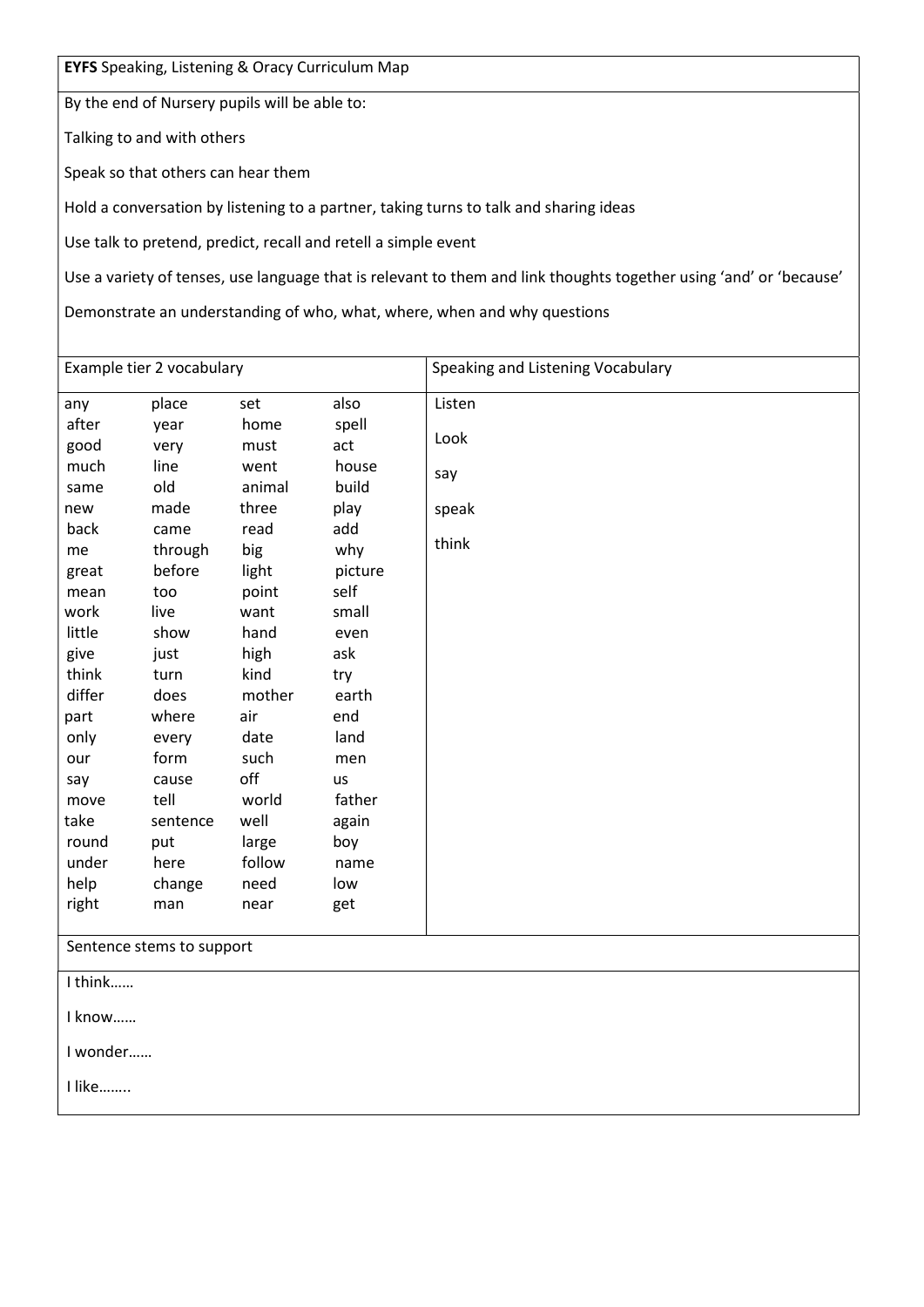Year 1 Speaking, Listening & Oracy Curriculum Map

By the end of Year 1 pupils will be able to:

#### Talking to and with others

Develop ideas and feelings through sustained speaking turns

Organise talk to help the listener, with overall structure evident

Adapt language and non-verbal features to suit content and audience

Respond to the speaker's main ideas, developing them through generally relevant comments and suggestions

Attempt different roles and responsibilities in pairs or groups

#### Talking about Talk

Show understanding of characters or situations by adapting speech, gesture, and movement, helping to create roles and scenarios

|        | Example tier 2 vocabulary          |          |          | Speaking and Listening Vocabulary |
|--------|------------------------------------|----------|----------|-----------------------------------|
| head   | Country                            | open     | problem  | ask                               |
| study  | food                               | ease     | those    | build on                          |
| keep   | between                            | until    | care     | challenge                         |
| hard   | far                                | true     | idea     | communicating                     |
| order  | night                              | base     | watch    | debate                            |
| stand  | found                              | seem     | begin    | group ideas                       |
| still  | half                               | pass     | both     | listener                          |
| rock   | city                               | heard    | second   | listening                         |
| start  | save                               | during   | fish     | opinion                           |
| don't  | real                               | hear     | colour   | speaker                           |
| own    | answer                             | together | piece    | speaking                          |
| learn  | your                               | often    | mark     | understanding                     |
| never  | tree                               | best     | group    |                                   |
| might  | draw                               | room     | mountain |                                   |
| while  | life                               | horse    | face     |                                   |
| page   | complete                           | next     | walk     |                                   |
| plant  | thought                            | always   | size     |                                   |
| last   | cross                              | better   | carry    |                                   |
| story  | left                               | friend   | north    |                                   |
| press  | few                                | cut      | wood     |                                   |
| should | grow                               | fire     | example  |                                   |
| cover  | let                                | whole    | letter   |                                   |
| door   | since                              | feet     | took     |                                   |
| saw    | late                               | began    | once     |                                   |
| close  | stop                               | sure     | main     |                                   |
|        |                                    |          |          |                                   |
|        |                                    |          |          |                                   |
|        |                                    |          |          |                                   |
|        |                                    |          |          |                                   |
|        |                                    |          |          |                                   |
|        | Progression in Language structures |          |          |                                   |
|        |                                    |          |          |                                   |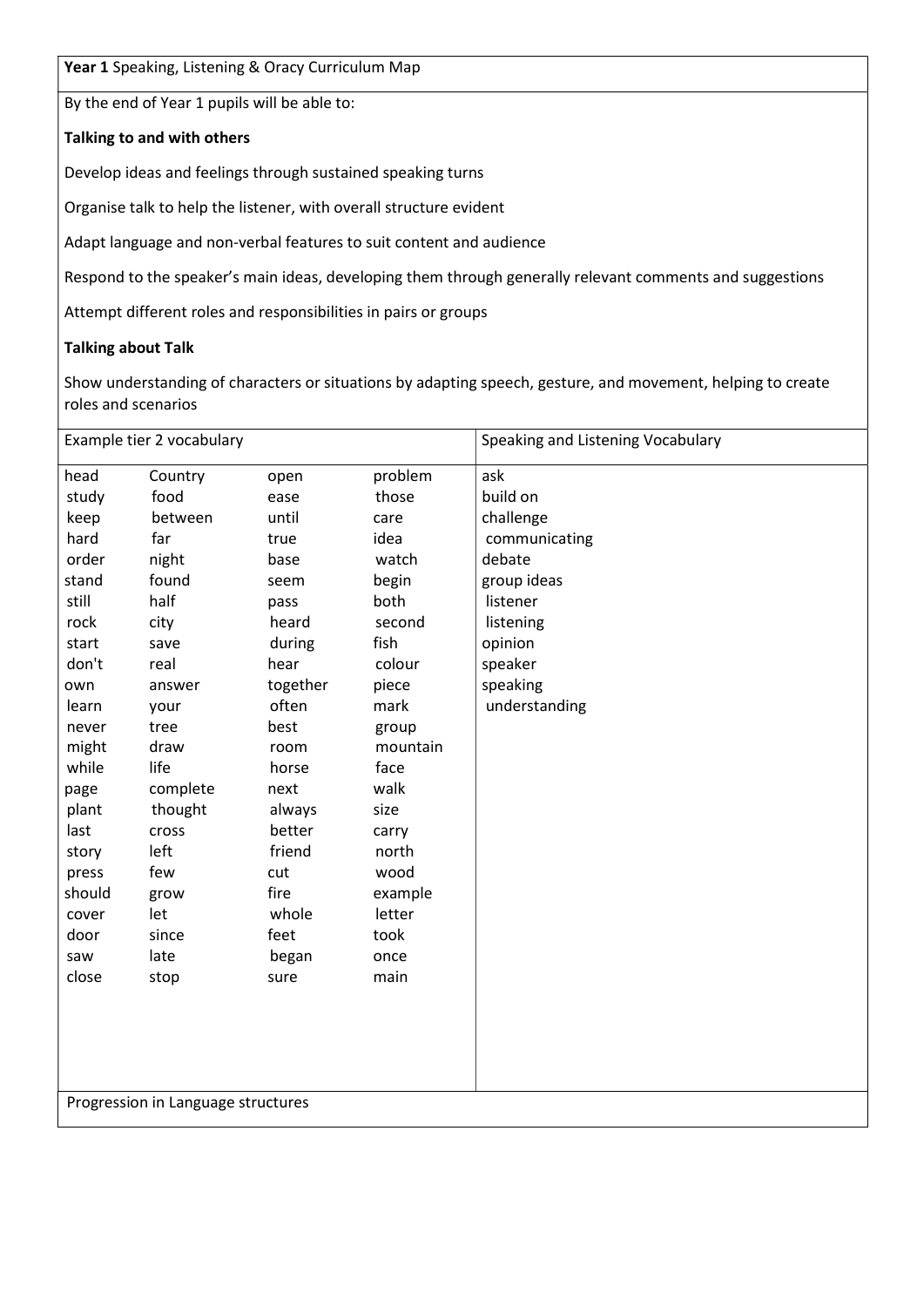| Language of Debate                      | Yes/ No because                      |
|-----------------------------------------|--------------------------------------|
| Agreeing and disagreement               | I agree with because                 |
|                                         | I disagree with because              |
|                                         | It is right                          |
|                                         | It is wrong                          |
| Language of Comparison                  | They are the same because            |
| Comparing and contrasting               | They are different because           |
|                                         | They are alike because they are both |
| Language of Deduction                   | I know that because                  |
| Making assumptions based                | I think that because                 |
| on prior knowledge                      |                                      |
| Language of Evaluation                  |                                      |
| Evaluative talk                         |                                      |
|                                         |                                      |
|                                         |                                      |
|                                         |                                      |
|                                         |                                      |
| Language of Summarising                 |                                      |
|                                         |                                      |
|                                         | The main points were                 |
|                                         |                                      |
| Language of Hypothesis                  |                                      |
| A suggestion that tries to              |                                      |
| explain something, based<br>on evidence |                                      |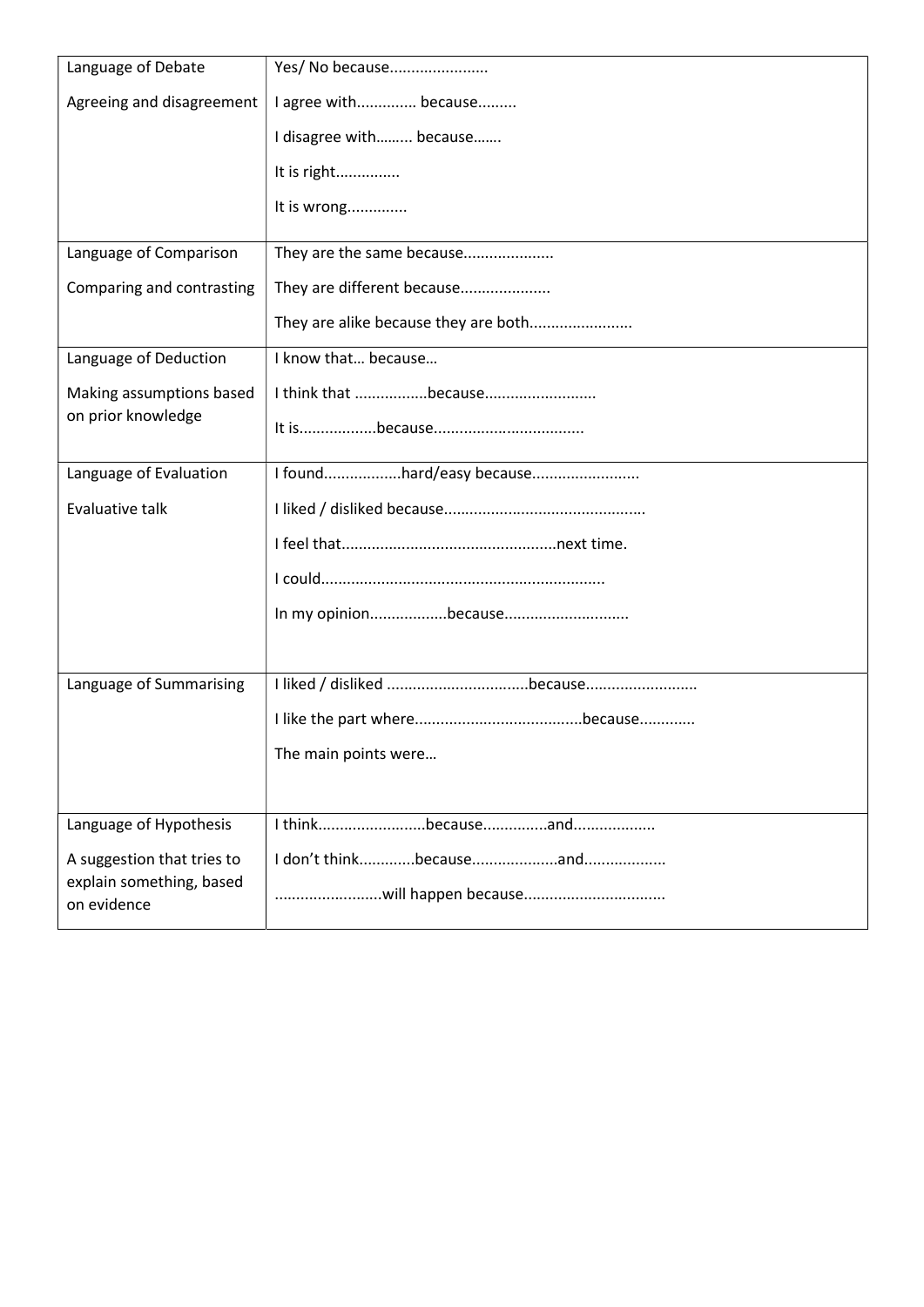Year 2 Speaking, Listening & Oracy Curriculum Map

By the end of Year 2 pupils will be able to:

#### Talking to and with others

Express feelings and ideas when speaking about matters of immediate interest

Talk in ways that are audible and intelligible to familiar others show some awareness of the listener by making changes to language and non-verbal features in some contexts

Understand and engage with the speaker demonstrating attentive listening by building on or challenging others' viewpoints

Engage with others through taking turns in pairs and small groups

Recognise and attempt to take on different of speaking roles and responsibilities in pairs or small groups

#### Talking about Talk

Engage in imaginative play enacting simple characters and situations using everyday speech, gesture, or movement

| Example tier 2 vocabulary          |          |          | Speaking and Listening Vocabulary |                                                 |  |  |
|------------------------------------|----------|----------|-----------------------------------|-------------------------------------------------|--|--|
| enough                             | above    | inch     | wheel                             | build on challenge clarify communicating debate |  |  |
| though                             | consider | decide   | foot                              | group ideas justify listener listening opinion  |  |  |
| leave                              | short    | common   | dry                               | question speaker speaking support tone          |  |  |
| question                           | rock     | interest | less                              | understanding viewpoint                         |  |  |
| free                               | clear    | bed      | east                              |                                                 |  |  |
| plain                              | ever     | lot      | full                              |                                                 |  |  |
| feel                               | family   | surface  | busy                              |                                                 |  |  |
| song                               | numeral  | gold     | wonder                            |                                                 |  |  |
| happen                             | other    | check    | miss                              |                                                 |  |  |
| minute                             | tail     | bring    | weight                            |                                                 |  |  |
| remember                           | early    | nothing  | force                             |                                                 |  |  |
| talk                               | direct   | deep     | test                              |                                                 |  |  |
| measure                            | class    | possible | laugh                             |                                                 |  |  |
| complete                           | fire     | game     | brought                           |                                                 |  |  |
| strong                             | produce  | morning  | language                          |                                                 |  |  |
| usual                              | list     | course   | blue                              |                                                 |  |  |
| when                               | pose     | moon     | record                            |                                                 |  |  |
| state                              | wind     | plane    | thousand                          |                                                 |  |  |
| ship                               | south    | shape    | heat                              |                                                 |  |  |
| special                            | fact     | perhaps  | among                             |                                                 |  |  |
| young                              | street   | stay     | half                              |                                                 |  |  |
| soon                               | object   | island   | behind                            |                                                 |  |  |
| product                            | ground   | age      | price                             |                                                 |  |  |
| area                               | ago      | travel   | body                              |                                                 |  |  |
| mind                               | snow     | fill     | ready                             |                                                 |  |  |
|                                    |          |          |                                   |                                                 |  |  |
|                                    |          |          |                                   |                                                 |  |  |
|                                    |          |          |                                   |                                                 |  |  |
|                                    |          |          |                                   |                                                 |  |  |
|                                    |          |          |                                   |                                                 |  |  |
|                                    |          |          |                                   |                                                 |  |  |
|                                    |          |          |                                   |                                                 |  |  |
|                                    |          |          |                                   |                                                 |  |  |
| Progression in Language structures |          |          |                                   |                                                 |  |  |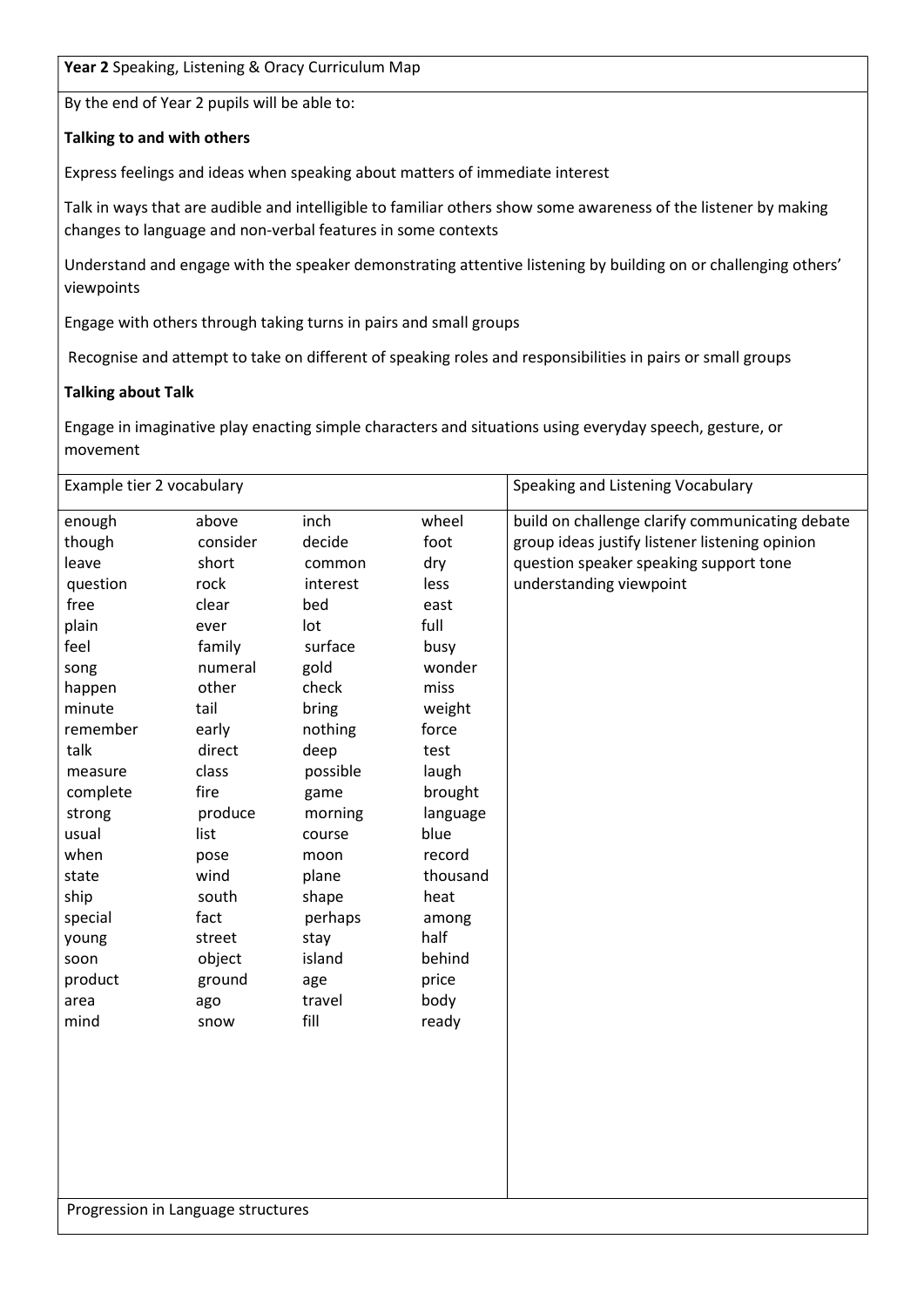| Language of Debate                      | I disagree because                    |  |  |
|-----------------------------------------|---------------------------------------|--|--|
| Agreeing and disagreement               | I agree because                       |  |  |
|                                         | I challenge because                   |  |  |
|                                         | I want to build on because            |  |  |
|                                         | I think because                       |  |  |
|                                         | However                               |  |  |
|                                         | Also                                  |  |  |
| Language of Comparison                  | They are the same/different because   |  |  |
| Comparing and contrasting               | The similarities/differences are      |  |  |
|                                         | They are similar/ alike because       |  |  |
|                                         | This reminds me of because            |  |  |
| Language of Deduction                   | I think thatbecause                   |  |  |
| Making assumptions based on             | This happenedso I know that           |  |  |
| prior knowledge                         | I know this because                   |  |  |
|                                         | This tells me that                    |  |  |
|                                         | I can infer that                      |  |  |
| Language of Evaluation                  | It was effective because              |  |  |
| Evaluative talk                         | I foundhard/easy because              |  |  |
|                                         | It was interesting because            |  |  |
|                                         | What I found hard/easy was because    |  |  |
|                                         |                                       |  |  |
| Language of Summarising                 |                                       |  |  |
|                                         | Overall I feel that because           |  |  |
|                                         |                                       |  |  |
|                                         | They are suggesting that              |  |  |
|                                         | The main points were                  |  |  |
| Language of Hypothesis                  |                                       |  |  |
| A suggestion that tries to              | I predict that because                |  |  |
| explain something, based on<br>evidence | I know that Which makes me think that |  |  |
|                                         |                                       |  |  |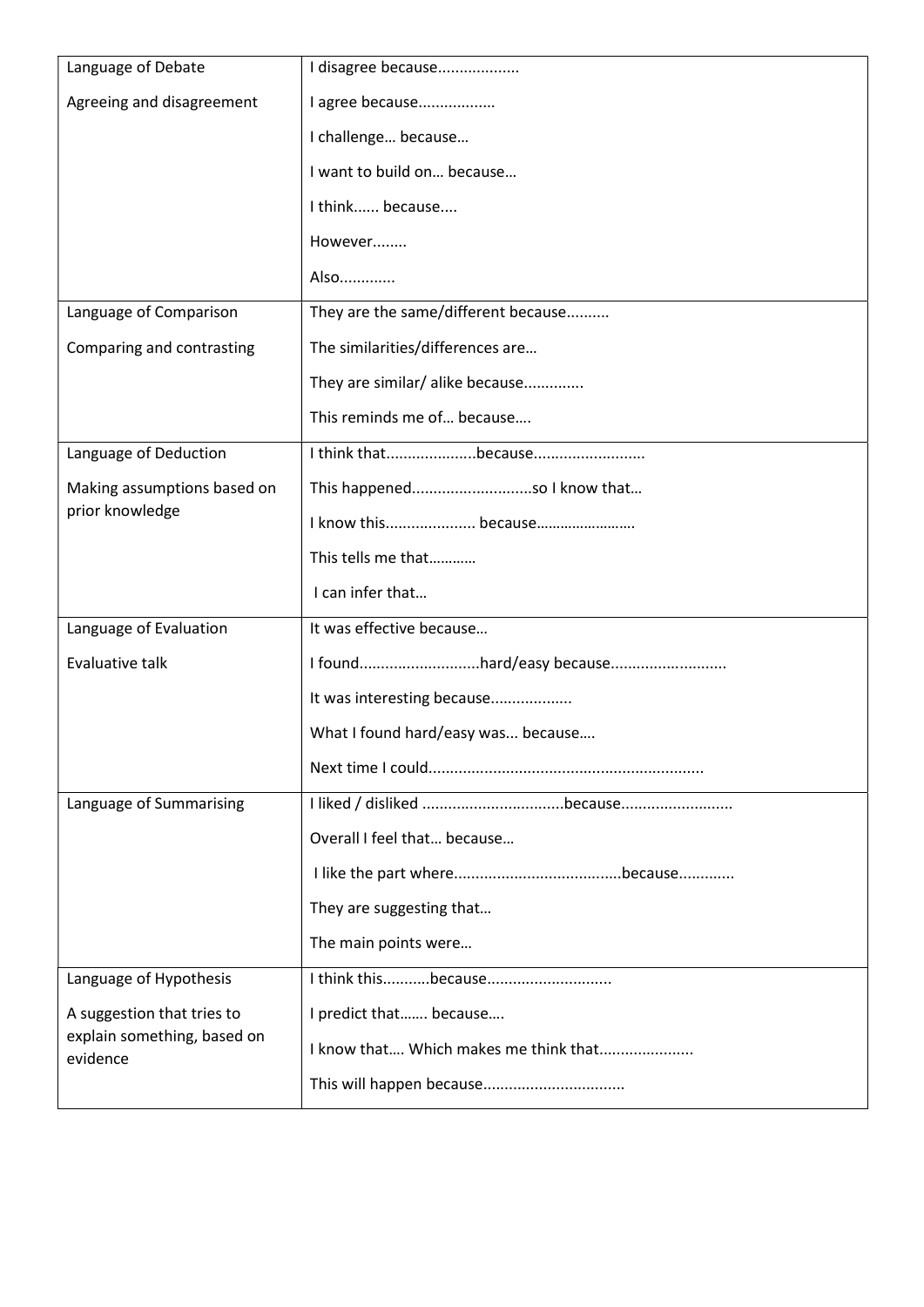Year 3 Speaking, Listening & Oracy Curriculum Map

By the end of Year 3 pupils will be able to:

#### Talking to and with others

Express feelings and ideas when speaking about matters of immediate interest

Talk in ways that are audible and intelligible to familiar others show some awareness of the listener by making changes to language and non-verbal features in some contexts

Understand and engage with the speaker demonstrating attentive listening

Engage with others through taking turns in pairs and small groups

#### Talking about Talk

Engage in imaginative play enacting simple characters and situations using everyday speech, gesture, or movement

Notice simple differences in speakers' use of language and try out new words and ways of expressing meaning.

| Example tier 2 vocabulary          |                 |                                                                         |                            | Speaking and Listening Vocabulary           |
|------------------------------------|-----------------|-------------------------------------------------------------------------|----------------------------|---------------------------------------------|
| arctic                             | mystify         | arrange                                                                 | risk                       | build upon communicate debate group infer   |
| act                                | observe         | crew                                                                    | examine                    | judgment listener listening opinion speaker |
| signal                             | alert<br>origin | brilliant                                                               | diagram                    | speaking understanding clarity question     |
| capture                            | nursery         | avoid                                                                   | rare                       |                                             |
| chill                              | award           | average                                                                 | prevent                    |                                             |
| bold                               | pastime         | contain                                                                 | enable                     |                                             |
| active                             | afford          | pause                                                                   | suitable                   |                                             |
| spoil                              | perform         | custom                                                                  | explore                    |                                             |
| fortunate                          | plunge          | deed                                                                    | ban                        |                                             |
| advice                             | reverse         | brave                                                                   | collect                    |                                             |
| border                             | extend          | launch                                                                  | triumph                    |                                             |
| cling                              | terror          | limit                                                                   | value                      |                                             |
| starve                             | scatter         | bounce                                                                  | vision                     |                                             |
| adopt                              | schedule        | loyal                                                                   | volunteer                  |                                             |
| nation                             | steer           | journey                                                                 | wander                     |                                             |
| climate                            | struggled       | grasp                                                                   | rely                       |                                             |
| convince                           | reduce          | glide                                                                   | remark                     |                                             |
| tour                               | balance         | habit                                                                   | resident                   |                                             |
| advantage                          | swift           | grace                                                                   | respect                    |                                             |
| ancient                            | board           | recall                                                                  | responsible                |                                             |
| fierce                             | continent       | gasp                                                                    | prepare                    |                                             |
| confess                            | brief           | doze                                                                    | abundant                   |                                             |
| prefer                             | coward          | globe                                                                   | passage                    |                                             |
| frail                              | attract         | digest                                                                  | ordeal                     |                                             |
| abandon                            |                 | coast                                                                   |                            |                                             |
| opposite                           |                 |                                                                         |                            |                                             |
| Progression in Language structures |                 |                                                                         |                            |                                             |
| Language of Debate                 |                 |                                                                         | An argument for is because |                                             |
| Agreeing and disagreement          |                 | An argument against isbecause                                           |                            |                                             |
|                                    |                 | I understand however / due to / but / therefore                         |                            |                                             |
|                                    |                 | I accept your decision however I feel / believe because / as / due / to |                            |                                             |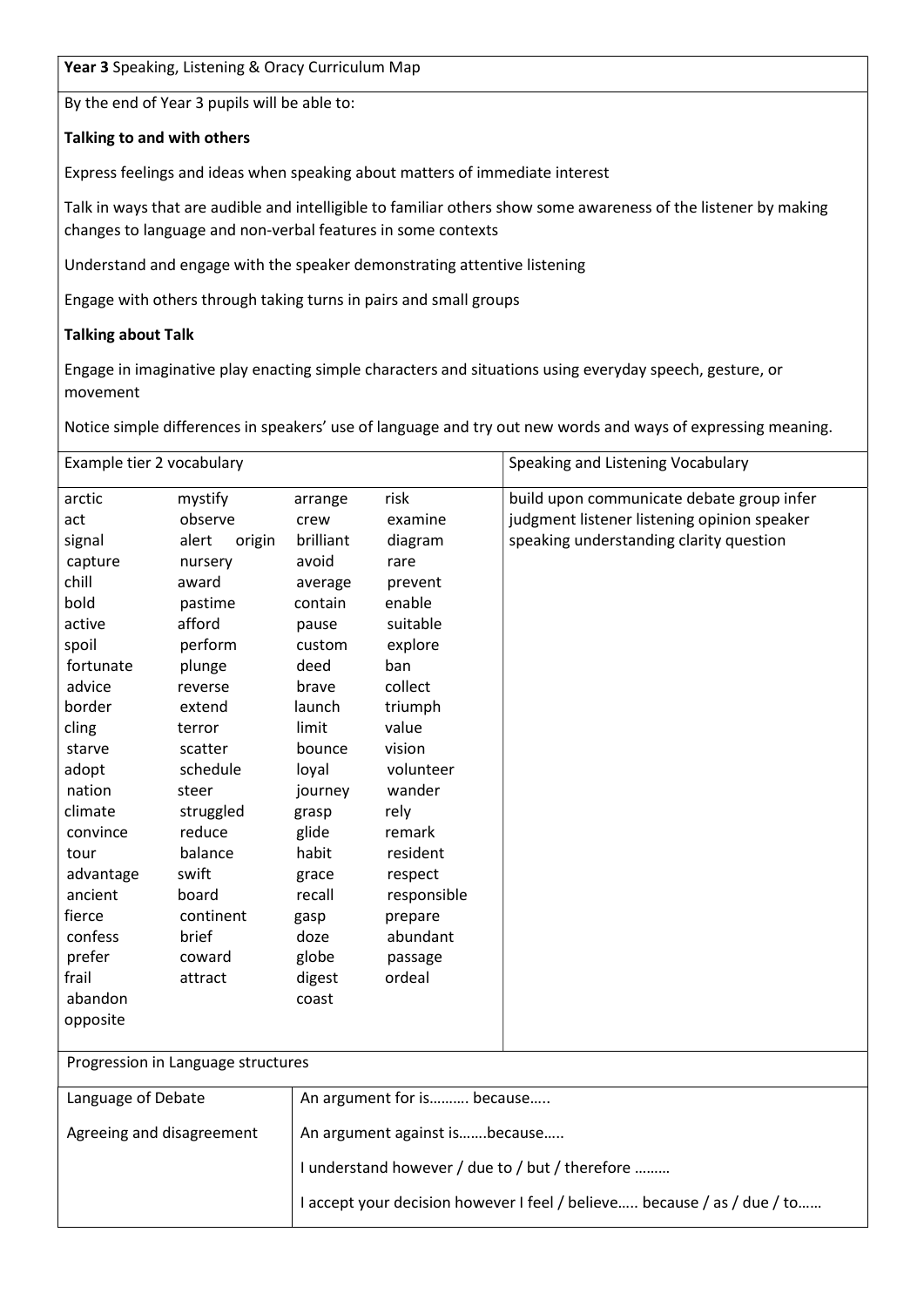| Language of Comparison                                                | andare both                                                   |
|-----------------------------------------------------------------------|---------------------------------------------------------------|
| Comparing and contrasting                                             |                                                               |
|                                                                       | andare similar because                                        |
|                                                                       | andare different in that                                      |
|                                                                       | isbutis                                                       |
|                                                                       |                                                               |
|                                                                       | iswhileis                                                     |
| Language of Deduction                                                 | I conclude thatbecause                                        |
| Making assumptions based on                                           | I found thatbecause                                           |
| prior knowledge                                                       |                                                               |
|                                                                       | After looking at the data/information/results I conclude that |
|                                                                       |                                                               |
| Language of Evaluation                                                | I found this workbecause                                      |
| Evaluative talk                                                       | Next time I could/would/                                      |
|                                                                       |                                                               |
|                                                                       | I enjoyed it because was successful / ambitious because       |
|                                                                       | You could improve this work by                                |
| Language of Summarising                                               | I believe the author is                                       |
|                                                                       | What he/she is saying is                                      |
|                                                                       | We know that the author is suggesting                         |
|                                                                       | Many of the points he/she is making are about                 |
|                                                                       | His/her main concern is                                       |
|                                                                       | He/she mentions how                                           |
| Language of Hypothesis                                                | Because I know that know                                      |
| A suggestion that tries to<br>explain something, based on<br>evidence |                                                               |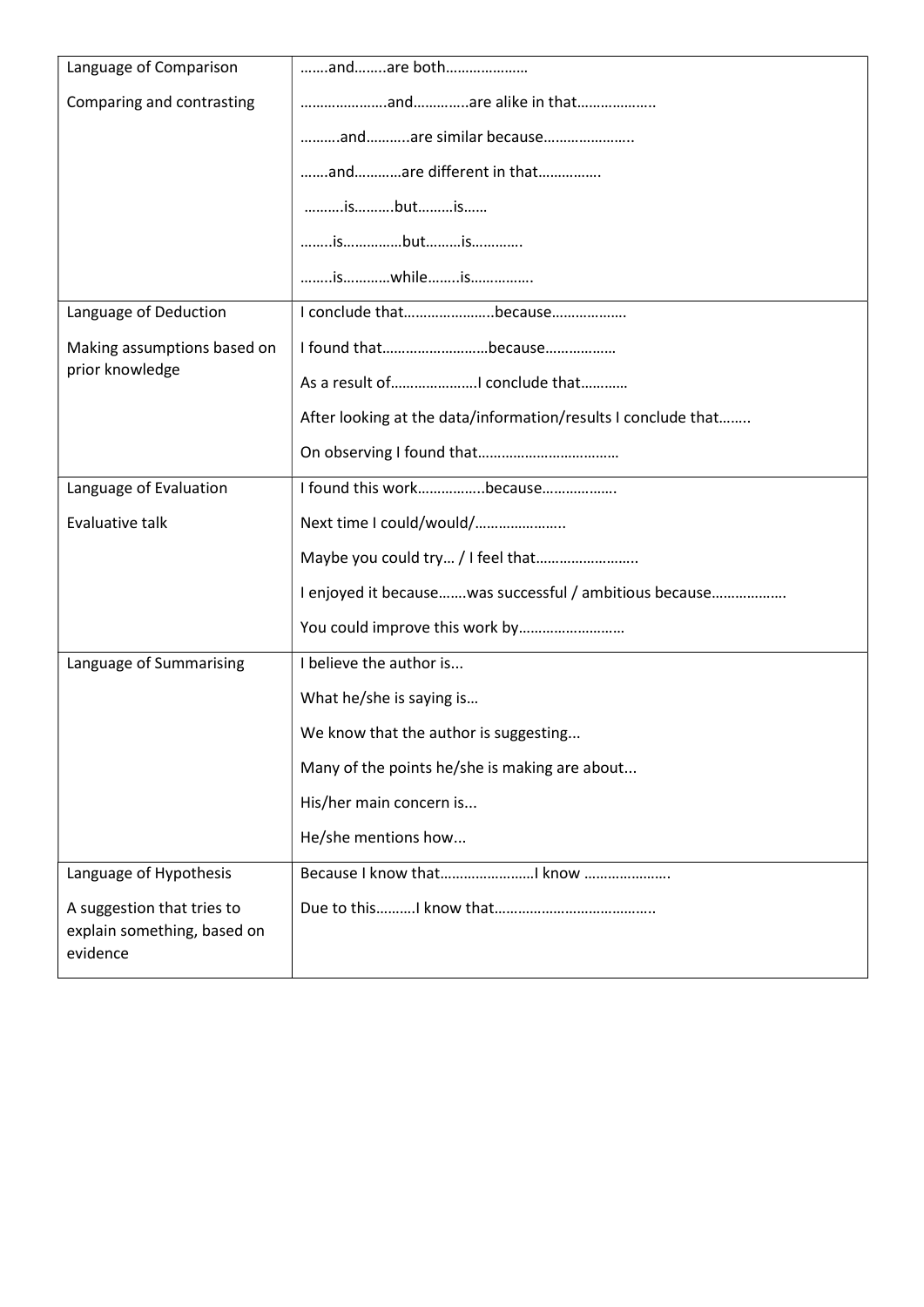By the end of Year 4 pupils will be able to:

## Talking to and with others

Speak in extended turns to express straightforward ideas and feelings, with some relevant detail, structure talk in ways which support meaning and show attention to the listener

Vary vocabulary, grammar, and non-verbal features to suit audience, purpose, and context

## Talking with in role play and drama

Show generally clear understanding of content and how it is presented, sometime introducing new material or ideas

Take on straightforward roles and responsibilities in pairs and groups

### Talking about talk

Convey straightforward ideas about characters and situations, making deliberate choices of speech, gesture, and movement in different role and scenario

Show understanding of how and why language choices vary in their own and others' talk in different situations

| Example tier 2 vocabulary |             |              | Speaking and Listening Vocabulary |                                      |
|---------------------------|-------------|--------------|-----------------------------------|--------------------------------------|
| ancestor                  | valiant     | limp         | coax                              | agree assert assume conclude         |
| annual                    | capital     | manufacture  | column                            | conclusive confer confirm convince   |
| dense                     | tragic      | master       | habitat                           | deduce deliberate extend imply infer |
| former                    | typical     | permit       | confuse                           | interpret neutral precise presume    |
| arena                     | weary       | plead        | complete                          | recite theory                        |
| mistrust                  | anticipate  | instant      | blend                             |                                      |
| mock                      | variety     | invisible    | blossom                           |                                      |
| deposit                   | vast        | jagged       | massive                           |                                      |
| noble                     | venture     | mature       | competition                       |                                      |
| orchard                   | request     | limb         | possess                           |                                      |
| humble                    | recognise   | fragile      | resist                            |                                      |
| impact                    | address     | frantic      | response                          |                                      |
| increase                  | release     | frequent     | baggage                           |                                      |
| indicate                  | represent   | lack         | basic                             |                                      |
| inspire                   | threat      | furious      | severe                            |                                      |
| envy                      | appeal      | disaster     | arrest                            |                                      |
| essential                 | shabby      | ease         | ascend                            |                                      |
| extraordinary             | shallow     | entertain    | assist                            |                                      |
| flexible                  | queasy      | entire       | attempt                           |                                      |
| focus                     | recent      | entrance     | attentive                         |                                      |
| abrupt                    | outstanding | hostile      | accelerate                        |                                      |
| descend                   | peculiar    | concern      | content                           |                                      |
| desire                    | peer        | distract     | erupt                             |                                      |
| destructive               | practice    | distress     | crafty                            |                                      |
| develop                   | precious    | congratulate | circular                          |                                      |
|                           |             |              |                                   |                                      |
|                           |             |              |                                   |                                      |
|                           |             |              |                                   |                                      |
|                           |             |              |                                   |                                      |
|                           |             |              |                                   |                                      |
|                           |             |              |                                   |                                      |
|                           |             |              |                                   |                                      |
|                           |             |              |                                   |                                      |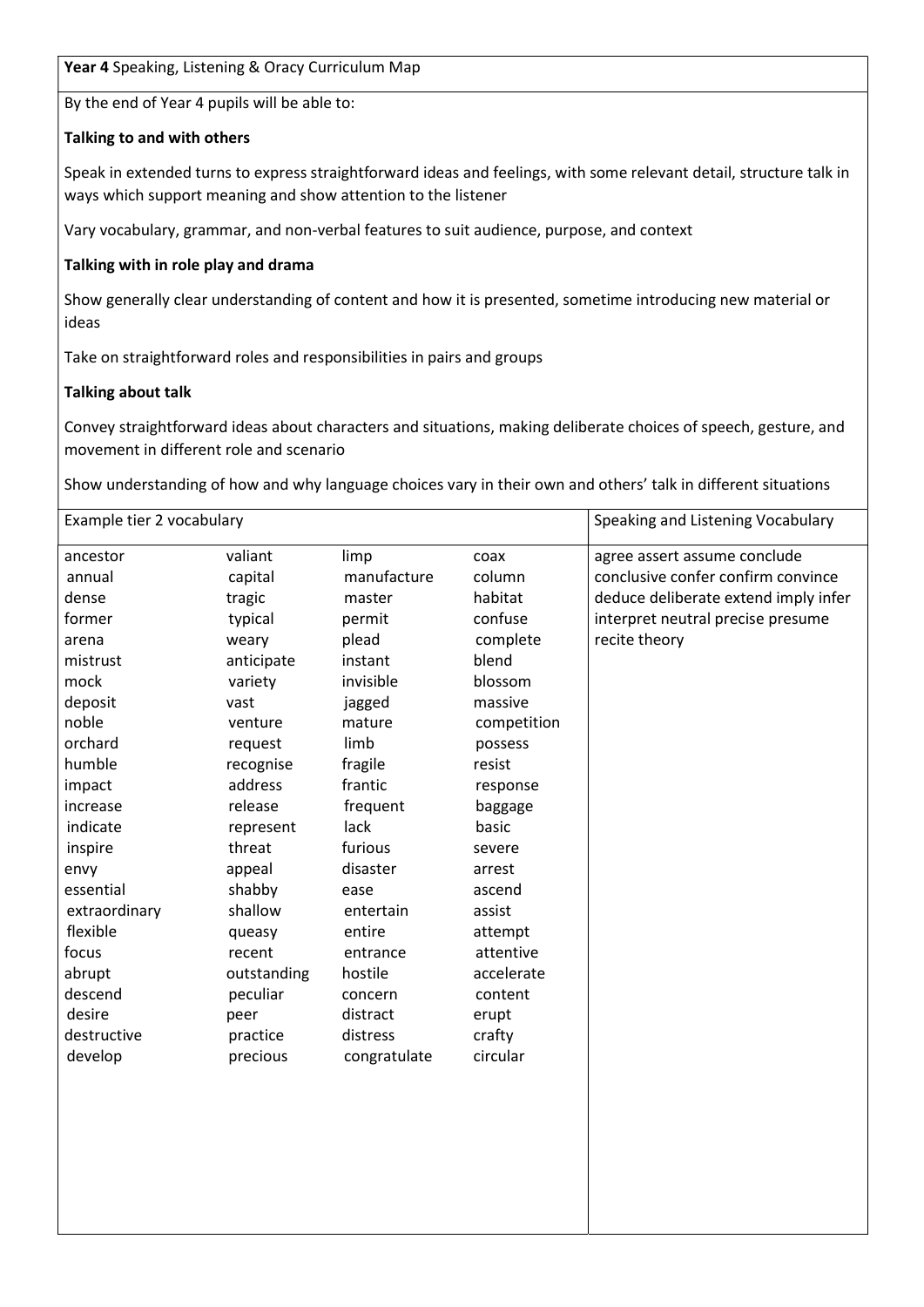| Progression in Language structures |                                                             |  |  |
|------------------------------------|-------------------------------------------------------------|--|--|
| Language of Debate                 | An argument for  is because and                             |  |  |
| Agreeing and disagreement          | An argument against  isbecauseand                           |  |  |
|                                    | I understand thatdepending on the content but would argue   |  |  |
|                                    | I understand your point of view, however I disagree because |  |  |
| Language of Comparison             | One similarity betweenandis that                            |  |  |
| Comparing and contrasting          |                                                             |  |  |
|                                    | difference                                                  |  |  |
| Language of Deduction              | In conclusion, I would say thatdue to the fact that         |  |  |
| Making assumptions based on prior  | My results make me think thatbecause                        |  |  |
| knowledge                          | Having analysed the data, I conclude that                   |  |  |
| Language of Evaluation             | I enjoyedbecause                                            |  |  |
| Evaluative talk                    | was successful / ambitious because                          |  |  |
|                                    | You could improve this work by                              |  |  |
|                                    | Maybe you could try                                         |  |  |
|                                    | Next time I / you could / would                             |  |  |
| Language of Summarising            | I believe the author is                                     |  |  |
|                                    | What he/she is saying is                                    |  |  |
|                                    | We know that the author is suggesting                       |  |  |
|                                    | Many of the points he/she is making are about               |  |  |
|                                    | His/her main concern is                                     |  |  |
|                                    | He/she mentions how                                         |  |  |
| Language of Hypothesis             |                                                             |  |  |
| A suggestion that tries to explain | Due to the fact that know thatwill happen                   |  |  |
| something, based on evidence       | Maybe it's because                                          |  |  |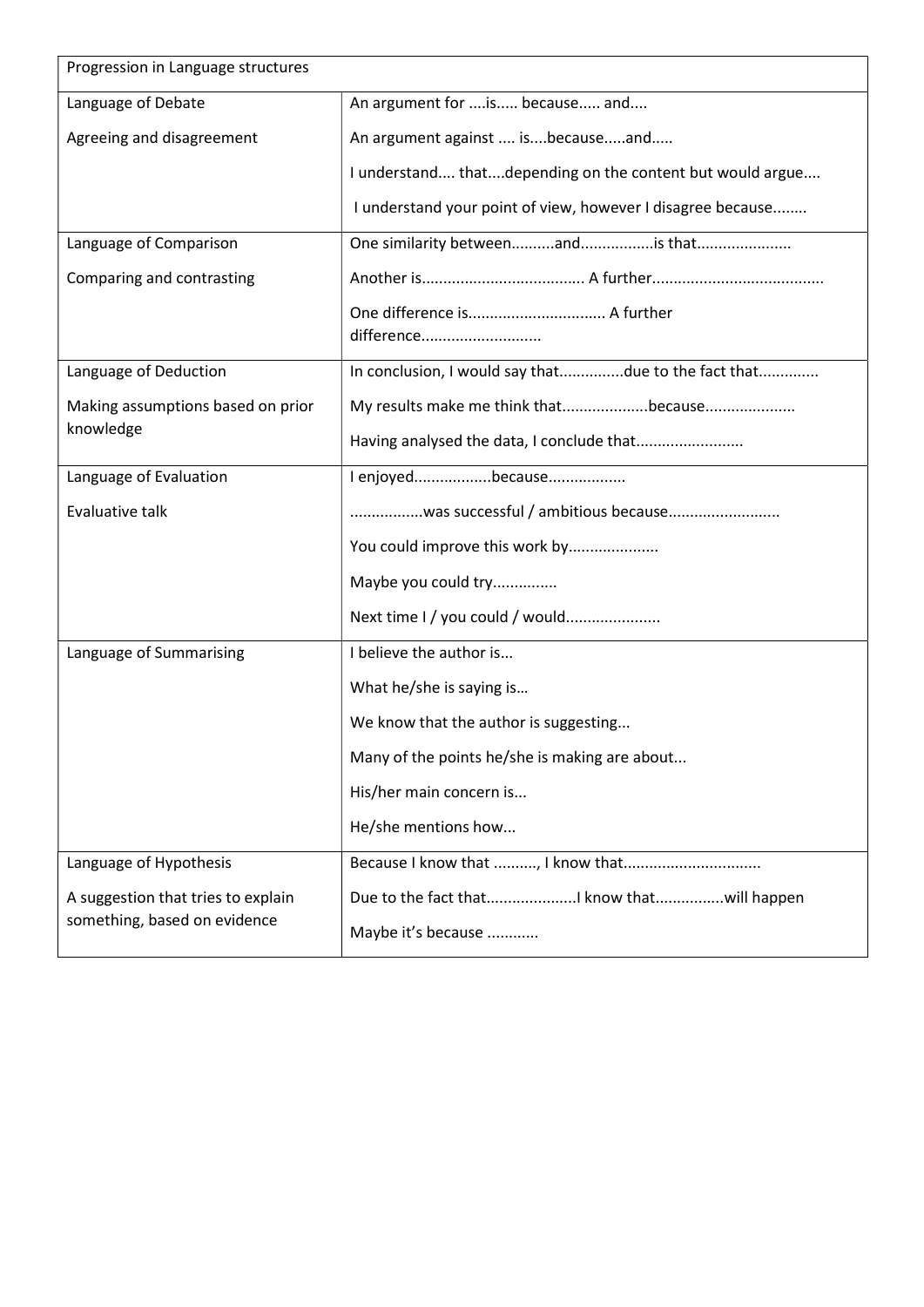Year 5 Speaking, Listening & Oracy Curriculum Map

By the end of Year 5 pupils will be able to:

#### Talking to and with others

Express and explain relevant ideas and feelings, with some elaboration to make meaning explicit

Shape talk in deliberate ways for clarity and effect to engage the listener

Adapt vocabulary, grammar, and non-verbal features in ways well-matched to audience, purpose, and context

Recognise significant details and implicit meanings, developing the speaker's ideas in different ways

| Example tier 2 vocabulary          |            |                                     |                                    | Speaking and Listening Vocabulary  |
|------------------------------------|------------|-------------------------------------|------------------------------------|------------------------------------|
| hearty                             | cautiously | sparse                              | nonchalant                         | appease assert coincide conclusive |
| independent                        | excavate   | spurt                               | numerous                           | concur confer confirm contend      |
| industrious                        | character  | rigorous                            | oasis                              | convince deduce implicate imply    |
| intense                            | exhibit    | suffix                              | obsolete                           | infer interpret irrefutable negate |
| intercept                          | companion  | suffocate                           | occasion                           | neutral panel precise refutable    |
| homonym                            | visible    | slither                             | escalate                           | theory                             |
| gigantic                           | arrive     | sluggish                            | evade                              |                                    |
| illuminate                         | vivid      | soar                                | soothe                             |                                    |
| immense                            | combine    | solitary                            | mischief                           |                                    |
| hazy                               | withdraw   | solo                                | monarch                            |                                    |
| antonym                            | agree      | route                               | crave                              |                                    |
| identical                          | solar      | Saunter                             | compassion                         |                                    |
| accident                           | dedicate   | seldom                              | stationary                         |                                    |
| attention                          | access     | senseless                           | comply                             |                                    |
| impressive                         | detect     | sever                               | compose                            |                                    |
| achievement                        | prejudice  | require                             | remote                             |                                    |
| anxious                            | confident  | resemble                            | astound                            |                                    |
| alternate                          | strive     | retrieve                            | superior                           |                                    |
| altitude                           | deprive    | retire                              | avalanche                          |                                    |
| antagonist                         | courteous  | revert                              | bungle                             |                                    |
| portable                           | summit     | overthrow                           | exasperate                         |                                    |
| aggressive                         | suspend    | pardon                              | beverage                           |                                    |
| preserve                           | synonym    | pasture                             | exert                              |                                    |
| protagonist                        | talon      | pedestrian                          | blizzard                           |                                    |
| provide                            | taunt      | perish                              | budge                              |                                    |
| Progression in Language structures |            |                                     |                                    |                                    |
| Language of Debate                 |            | In my opinion                       |                                    |                                    |
| Agreeing and disagreement          |            | I have X main reasons for believing |                                    |                                    |
|                                    |            | As I am sure you will agree         |                                    |                                    |
|                                    |            |                                     | Firstly, I would like to point out |                                    |
|                                    |            | It is clear that                    |                                    |                                    |
|                                    |            | Many would agree that               |                                    |                                    |
|                                    |            |                                     | As I am sure you would understand  |                                    |
|                                    |            |                                     |                                    |                                    |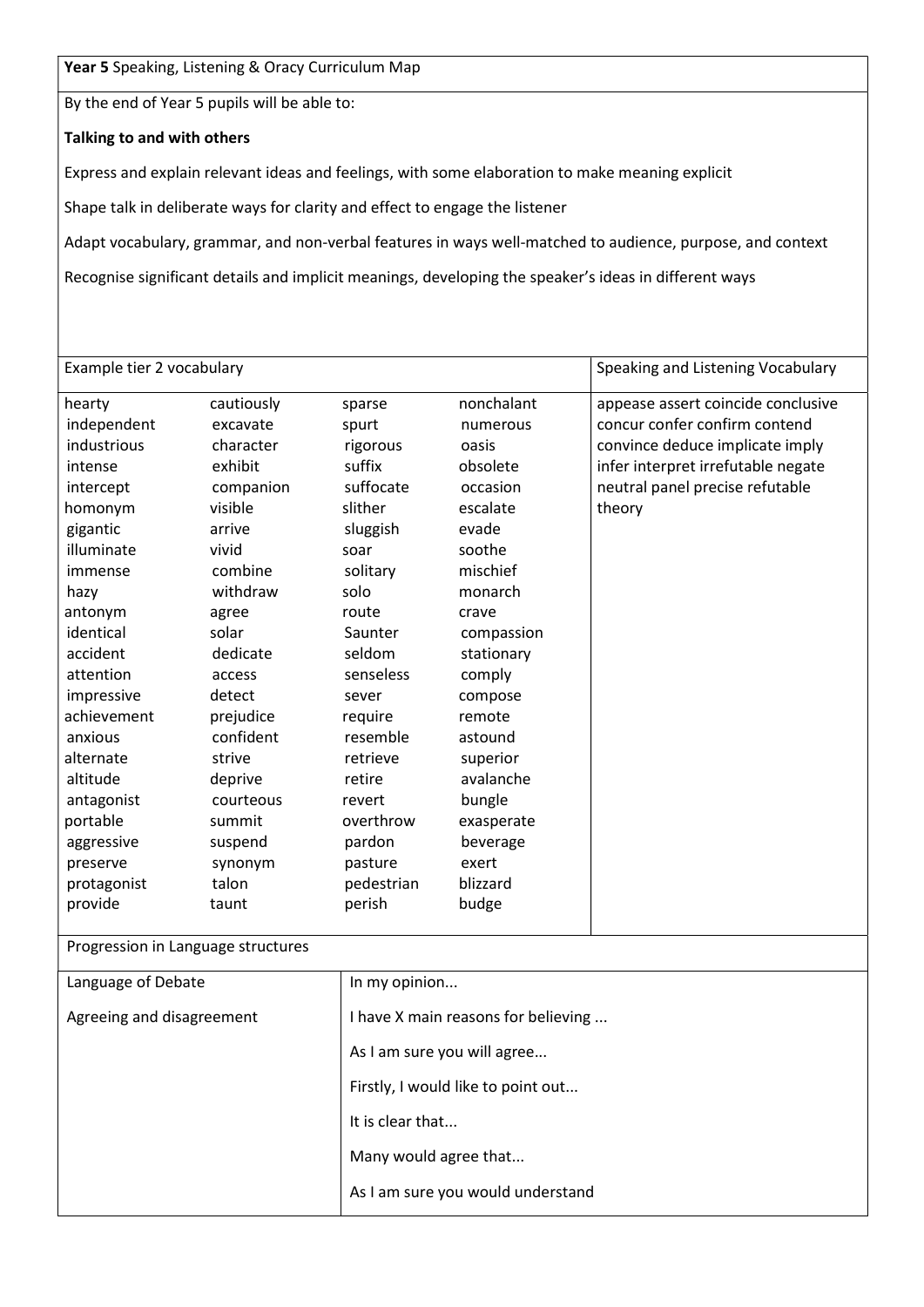|                                   | Arguably,                                                     |
|-----------------------------------|---------------------------------------------------------------|
|                                   | In general, I agree with author/speaker although I think that |
|                                   |                                                               |
|                                   |                                                               |
| Language of Comparison            | In some ways and are alike. For instance, they both           |
| Comparing and contrasting         | Another feature they both have in common is                   |
|                                   | Furthermore, they are both                                    |
|                                   | However, they also differ in some ways. For example, while    |
|                                   | Another difference is that                                    |
|                                   | On one hand yet on the other                                  |
| Language of Deduction             | The fact is that                                              |
| Making assumptions based on prior | In effect                                                     |
| knowledge                         | Given that then                                               |
|                                   | From this I deduce that                                       |
|                                   | In conclusion                                                 |
|                                   | I conclude                                                    |
|                                   | I have worked out from this that                              |
|                                   |                                                               |
| Language of Evaluation            | My view is that because                                       |
| Evaluative talk                   | This is supported by the fact that                            |
|                                   | It is my opinion that                                         |
|                                   | Possible improvements may include                             |
|                                   | The author has endeavored to                                  |
|                                   | I suggest that could                                          |
| Language of Summarising           | The author appears to be saying that                          |
|                                   | The author is stating that                                    |
|                                   | In this text the author is describing to be                   |
|                                   | His/her basic argument can be summarised as                   |
|                                   | In essence what he/she is saying is                           |
|                                   | Many of the points he/she is making are about                 |
|                                   | His/her principle concern is                                  |
|                                   | According to the author/speaker                               |
|                                   | He/she mentions how                                           |
| Language of Hypothesis            | It is true that                                               |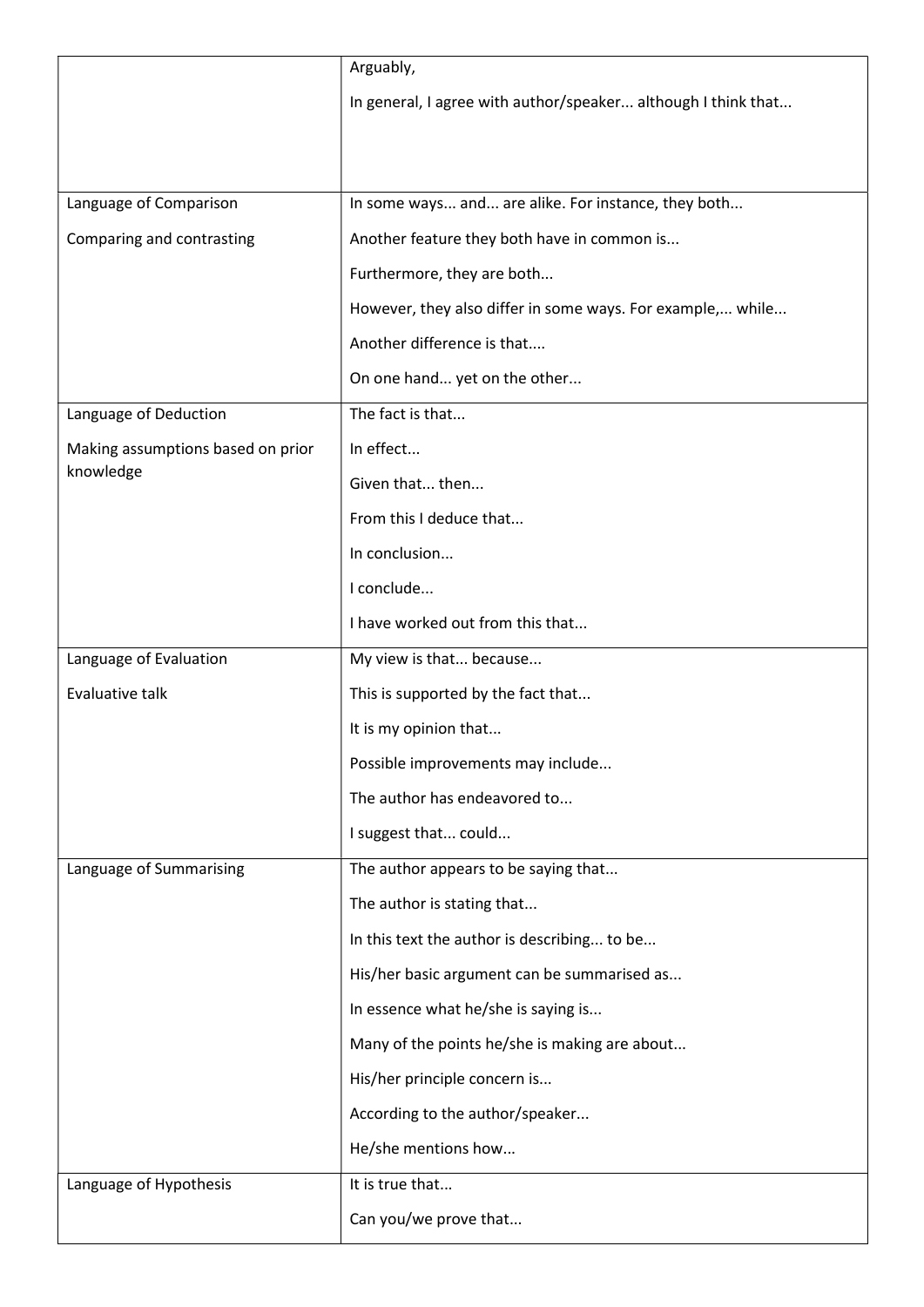| A suggestion that tries to explain | I would like to prove/disprove that |
|------------------------------------|-------------------------------------|
| something, based on evidence       | Perhaps the reason is               |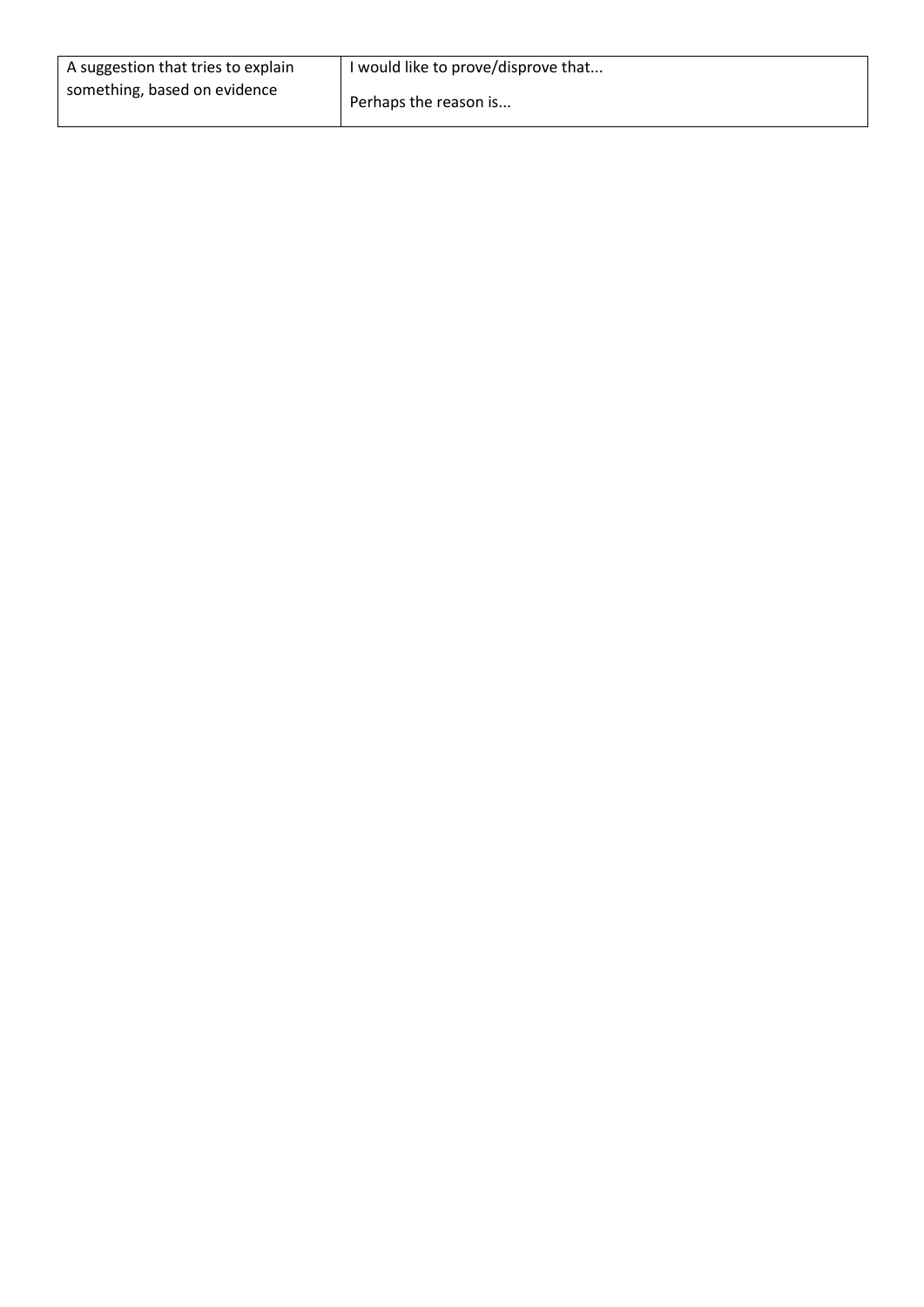#### Year 6 Speaking, Listening & Oracy Curriculum Map

By the end of Year 6 pupils will be able to:

#### Talking to and with others

 Explore complex ideas and feelings in a range of ways, both succinct and extended maintain generally controlled and effective organisation of talk to guide the listener

Adapt vocabulary, grammar, and non-verbal features to meet an increasing range of demands

Engage with complex material making perceptive responses, showing awareness of the speaker's aims and extending meanings

#### Talking within role play and drama

Adopt group roles and responsibilities independently, drawing ideas together and promoting effective discussion

#### Talking about talk

Demonstrate empathy and understanding through flexible choices of speech, gesture, and movement, adapting roles convincingly to explore ideas and issues

Analyse meaning and impact of spoken language variation, exploring significant details in own and others' language

| Example tier 2 vocabulary                                                                                                                                                                                                                                                                            |                                                                                                                                                                                                                                                                               |                                                                                                                                                                                                                                                                                                     |                                                                                                                                                                                                                                                                                  | Speaking and Listening<br>Vocabulary                                                                                                                                                                                                                                                                  |
|------------------------------------------------------------------------------------------------------------------------------------------------------------------------------------------------------------------------------------------------------------------------------------------------------|-------------------------------------------------------------------------------------------------------------------------------------------------------------------------------------------------------------------------------------------------------------------------------|-----------------------------------------------------------------------------------------------------------------------------------------------------------------------------------------------------------------------------------------------------------------------------------------------------|----------------------------------------------------------------------------------------------------------------------------------------------------------------------------------------------------------------------------------------------------------------------------------|-------------------------------------------------------------------------------------------------------------------------------------------------------------------------------------------------------------------------------------------------------------------------------------------------------|
| authority<br>formula<br>require<br>injure<br>survey<br>constitute<br>individual<br>specific<br>invest<br>exceed<br>assign<br>involve<br>structure<br>diverse<br>alternative<br>define<br>legislate<br>vary<br>obtain<br>component<br>cooperate<br>major<br>administrate<br>potential<br>considerable | environment<br>occur<br>aspect<br>purchase<br>corporate<br>establish<br>period<br>category<br>range<br>fund<br>factor<br>principle<br>community<br>regulate<br>imply<br>finance<br>proceed<br>distinct<br>secure<br>justify<br>volume<br>grant<br>inhibit<br>license<br>layer | supplement<br>adequate<br>hypothesis<br>aware<br>medical<br>outcome<br>approximate<br>implement<br>clause<br>acknowledge<br>physical<br>attitude<br>mechanism<br>consult<br>modify<br>proportion<br>civil<br>incidence<br>energy<br>precise<br>react<br>commit<br>phase<br>equivalent<br>psychology | sequence<br>concentrate<br>regime<br>expand<br>stable<br>shift<br>cycle<br>resolve<br>external<br>substitute<br>technical<br>domestic<br>retain<br>image<br>sustain<br>instance<br>economy<br>method<br>affect<br>primary<br>contribute<br>swarm<br>hence<br>undertake<br>margin | appease assert coincide<br>comprehend conclude<br>conclusive concur confer<br>confirm contend convince<br>decipher deduce fathom<br>implicate imply infer initially<br>interpret interpretation<br>irrefutable meanwhile<br>negate neutral panel<br>perceive precise refutable<br>subsequently theory |
|                                                                                                                                                                                                                                                                                                      |                                                                                                                                                                                                                                                                               |                                                                                                                                                                                                                                                                                                     |                                                                                                                                                                                                                                                                                  |                                                                                                                                                                                                                                                                                                       |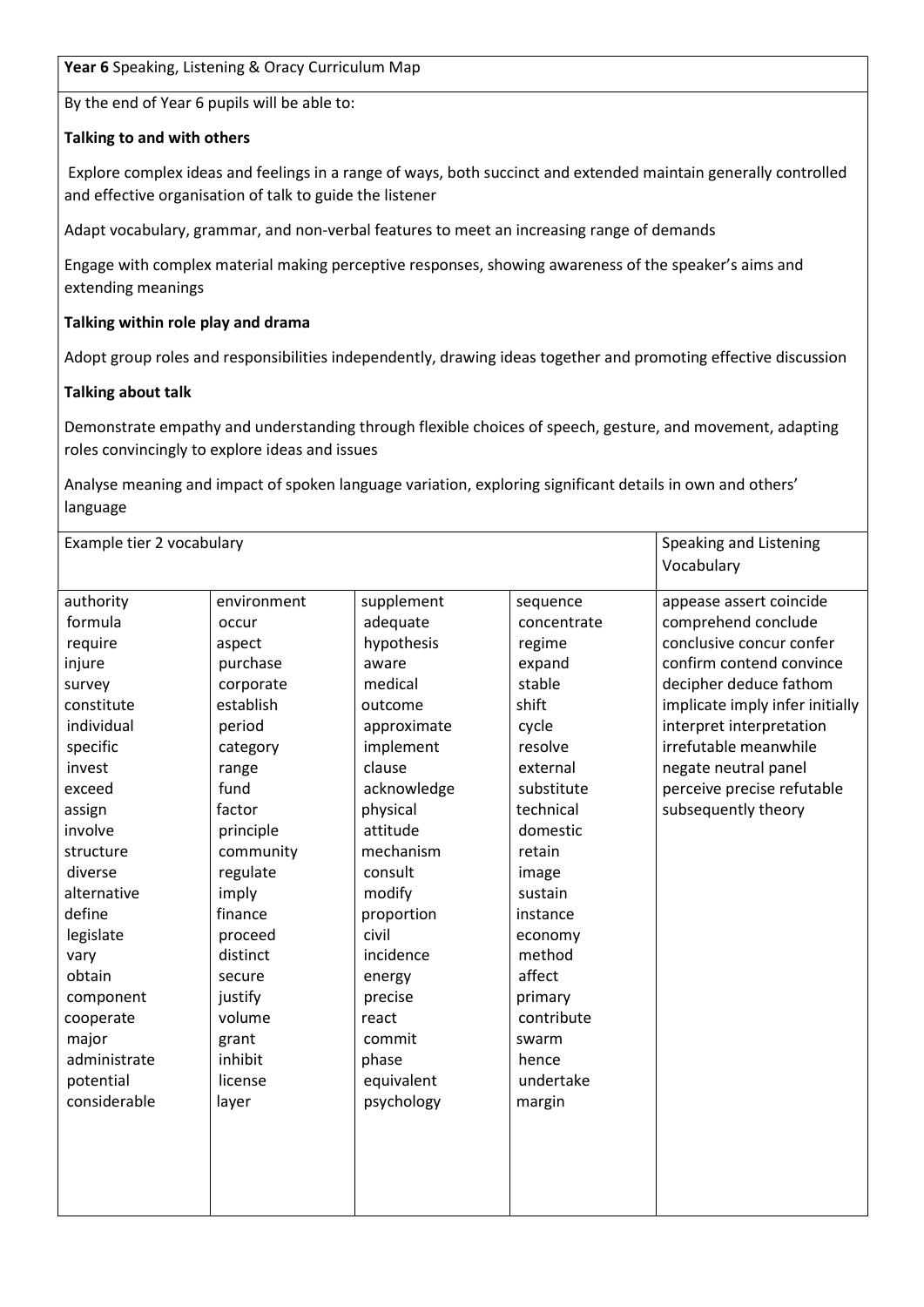| Progression in Language structures |                                                                                                 |
|------------------------------------|-------------------------------------------------------------------------------------------------|
| Language of Debate                 | On the one handbut                                                                              |
| Agreeing and disagreement          | Convince me that                                                                                |
|                                    | I am convinced                                                                                  |
|                                    | Given that                                                                                      |
| Language of Comparison             | In some waysandare alike.                                                                       |
| Comparing and contrasting          | For instance they both                                                                          |
|                                    | Another feature they have in common is that                                                     |
|                                    | Furthermore they are both                                                                       |
|                                    | However they also differ in some ways. For examplewhile                                         |
|                                    | Another difference is thatwhereas                                                               |
|                                    | Finallybut                                                                                      |
|                                    | The similarities/differences seem more significant that the<br>similarities/differences because |
| Language of Deduction              | The facts lead to                                                                               |
| Making assumptions based on prior  | Based on                                                                                        |
| knowledge                          | I've been lead to the conclusion that                                                           |
|                                    | The evidence leads to                                                                           |
|                                    | Having considered                                                                               |
|                                    | This infers that                                                                                |
| Language of Evaluation             | My view is that                                                                                 |
| Evaluative talk                    | In my opinion                                                                                   |
|                                    | This is supported by the fact that                                                              |
|                                    | Furthermorehowever                                                                              |
|                                    | Possible improvements may include                                                               |
|                                    | Or alternatively                                                                                |
| Language of Summarising            | such as                                                                                         |
|                                    | Due tox has / is                                                                                |
|                                    | In summary                                                                                      |
|                                    | Owing tox has / is                                                                              |
|                                    | This has altered                                                                                |
|                                    | EvidentlyHe/she mentions how                                                                    |
| Language of Hypothesis             | Based on the evidence I have been presented with, I can conclude                                |
|                                    | Taking everything into account                                                                  |